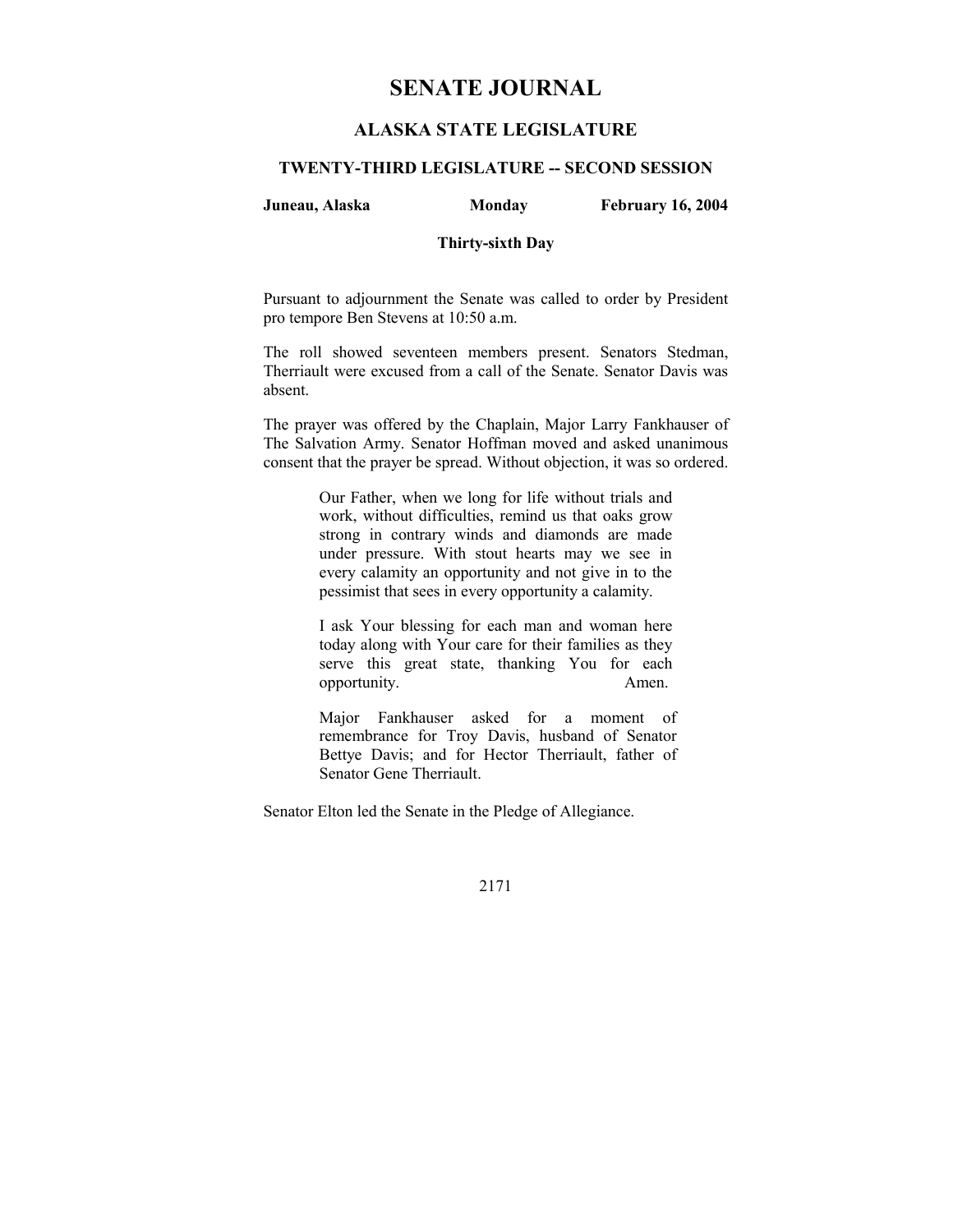### **Certification**

Senator Wagoner, Acting Majority Leader, moved and asked unanimous consent that the journals for the thirty-third through thirtyfifth legislative days be approved as certified by the Secretary. Without objection, it was so ordered.

Senator Wagoner, Acting Majority Leader, moved and asked unanimous consent that the Senate stand in recess to the Joint Session. Without objection, the Senate recessed at 10.54 a.m.

### **After Recess**

#### **Joint Session in the House**

Speaker Kott called the House to order and in accordance with Uniform Rule 51 turned the gavel over to President pro tempore Ben Stevens, who called the Joint Session to order at 11:03 a.m.

The purpose of the Joint Session was to hear an address by the Honorable Ted Stevens, U.S. Senator for Alaska.

Senator Wagoner, Acting Majority Leader, moved and asked unanimous consent that the roll call of the Senate be waived and all members be shown as present. Without objection, it was so ordered.

Representative Coghill moved and asked unanimous consent that the roll call of the House be waived and all members be shown as present. Without objection, it was so ordered.

President pro tempore Ben Stevens appointed Representative Stepovich and Senator French to escort Senator Ted Stevens to the Joint Session.

The Senate Sergeant at Arms, Jamiann Stevens, announced U.S. Senator Stevens' entrance to the House Chamber.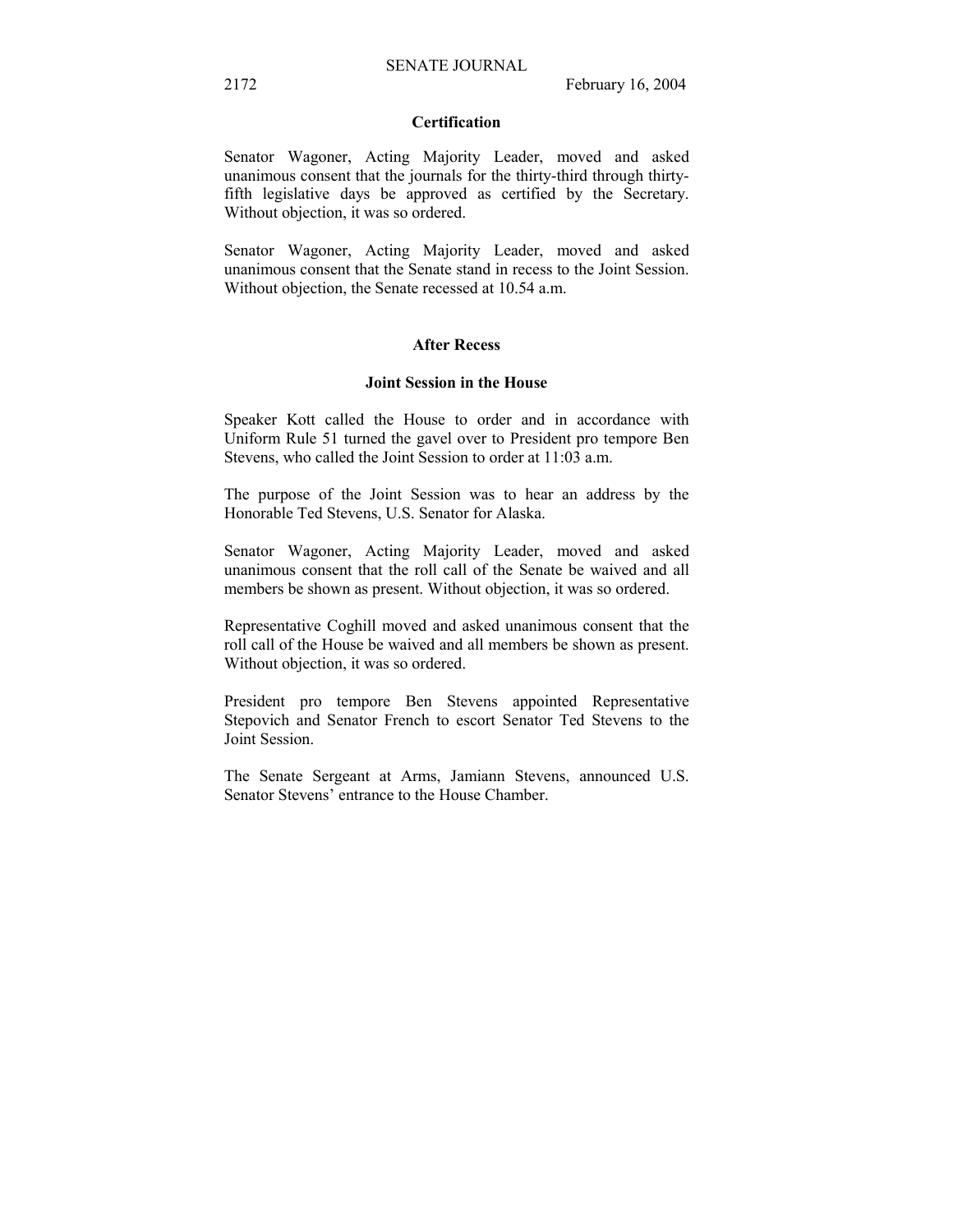The Honorable Ted Stevens was escorted to the rostrum and introduced by President pro tempore Ben Stevens.

Senator Stevens delivered his address. This address appears in Senate and House Joint Journal Supplement No. 14.

Following his address, there was a question and answer period. Senator Ted Stevens received a standing ovation and was escorted from the chamber by Senator French and Representative Stepovich.

Senator Wagoner, Acting Majority Leader, moved and asked unanimous consent that the Joint Session stand in adjournment. Without objection, President pro tempore Ben Stevens adjourned the Joint Session at 12:07 p.m.

### **After Recess**

#### **In the Senate**

The Senate reconvened at 12:16 p.m.

### **Introduction and Reference of Senate Resolutions**

#### **SJR 30**

SENATE JOINT RESOLUTION NO. 30 BY SENATORS ELLIS, Olson, French,

> Urging the United States Congress to amend the No Child Left Behind Act of 2001.

was read the first time and referred to the State Affairs and Health, Education and Social Services Committees.

#### **SJR 31**

SENATE JOINT RESOLUTION NO. 31 BY THE SENATE RULES COMMITTEE,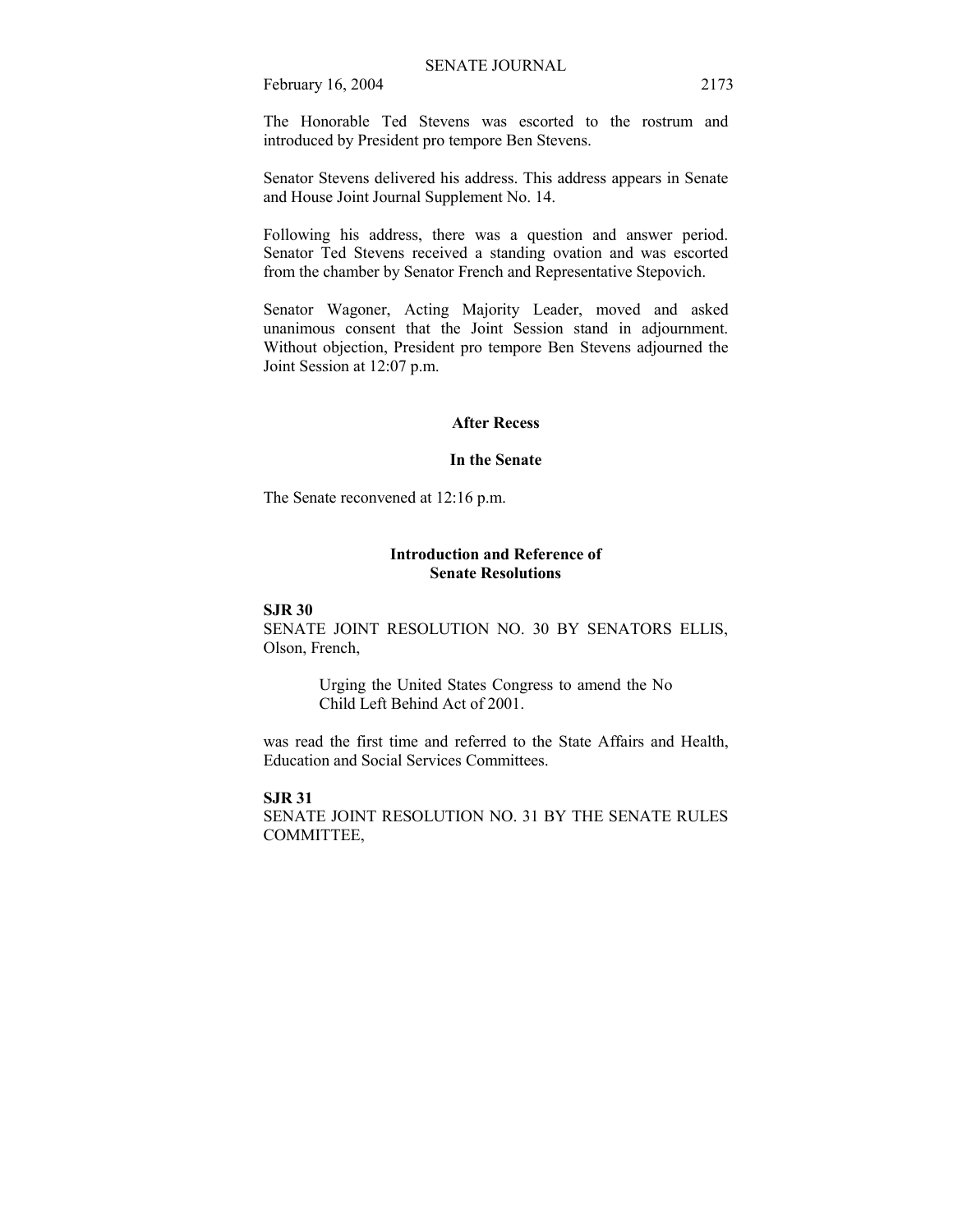Relating to urging the United States Congress to compensate the State of Alaska for the effect of federal land ownership on the state's ability to fund public education.

was read the first time and referred to the State Affairs and Resources Committees.

#### **SJR 32**

SENATE JOINT RESOLUTION NO. 32 BY SENATOR ELTON,

Proposing amendments to the Constitution of the State of Alaska relating to appropriations from the Alaska permanent fund to be used for a program of dividends for all state residents and providing a conditional effect and effective date for the amendment.

was read the first time and referred to the Judiciary and Finance Committees.

# **SR 3**

SENATE RESOLUTION NO. 3 BY SENATOR OLSON,

Relating to commemoration of Senator Frank R. Ferguson and other distinguished Senators.

was read the first time and referred to the State Affairs and Finance Committees.

### **Introduction and Reference of Senate Bills**

### **SB 11**

SPONSOR SUBSTITUTE FOR SENATE BILL NO. 11 BY SENATORS GUESS, Ellis, Elton, entitled:

> "An Act relating to the base student allocation used in the formula for state funding of public education; and providing for an effective date."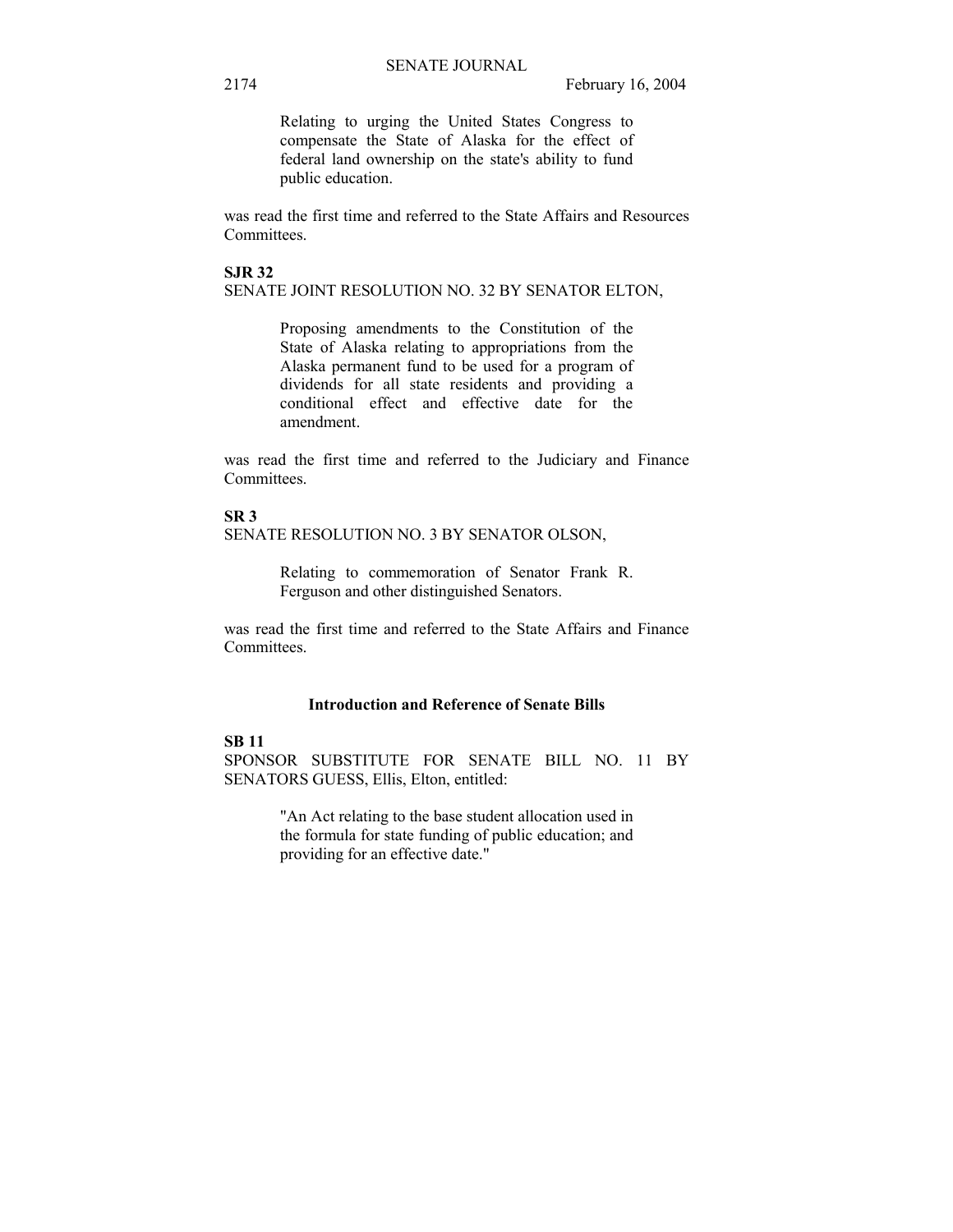was read the first time and referred to the Health, Education and Social Services and Finance Committees.

### **SB 321**

SPONSOR SUBSTITUTE FOR SENATE BILL NO. 321 BY SENATORS FRENCH, Hoffman, Elton, entitled:

> "An Act amending the oil and gas properties production (severance) tax as it relates to oil to require payment of a tax of at least five percent of the gross value at the point of production before any price adjustments authorized by this Act, to modify the mechanism for calculating the effective tax rate, to provide for adjustments to the tax when the prevailing value of the oil exceeds \$20 per barrel or falls below \$16 per barrel and to limit the effect of the adjustments, to exempt certain kinds of oil from application of the adjustments, and to waive and defer payment of portions of the tax on oil when its prevailing value falls below \$10 per barrel; and providing for an effective date."

was read the first time and referred to the Resources and Finance Committees.

#### **SB 331**

SENATE BILL NO. 331 BY SENATOR FRENCH, entitled:

"An Act relating to removing political organizations, nonprofit trade associations, and dog mushers' associations from being qualified organizations for the purpose of conducting bingo and pull-tab games but not other forms of charitable gaming."

was read the first time and referred to the Labor and Commerce and Finance Committees.

#### **SB 332**

SENATE BILL NO. 332 BY SENATOR ELLIS, entitled: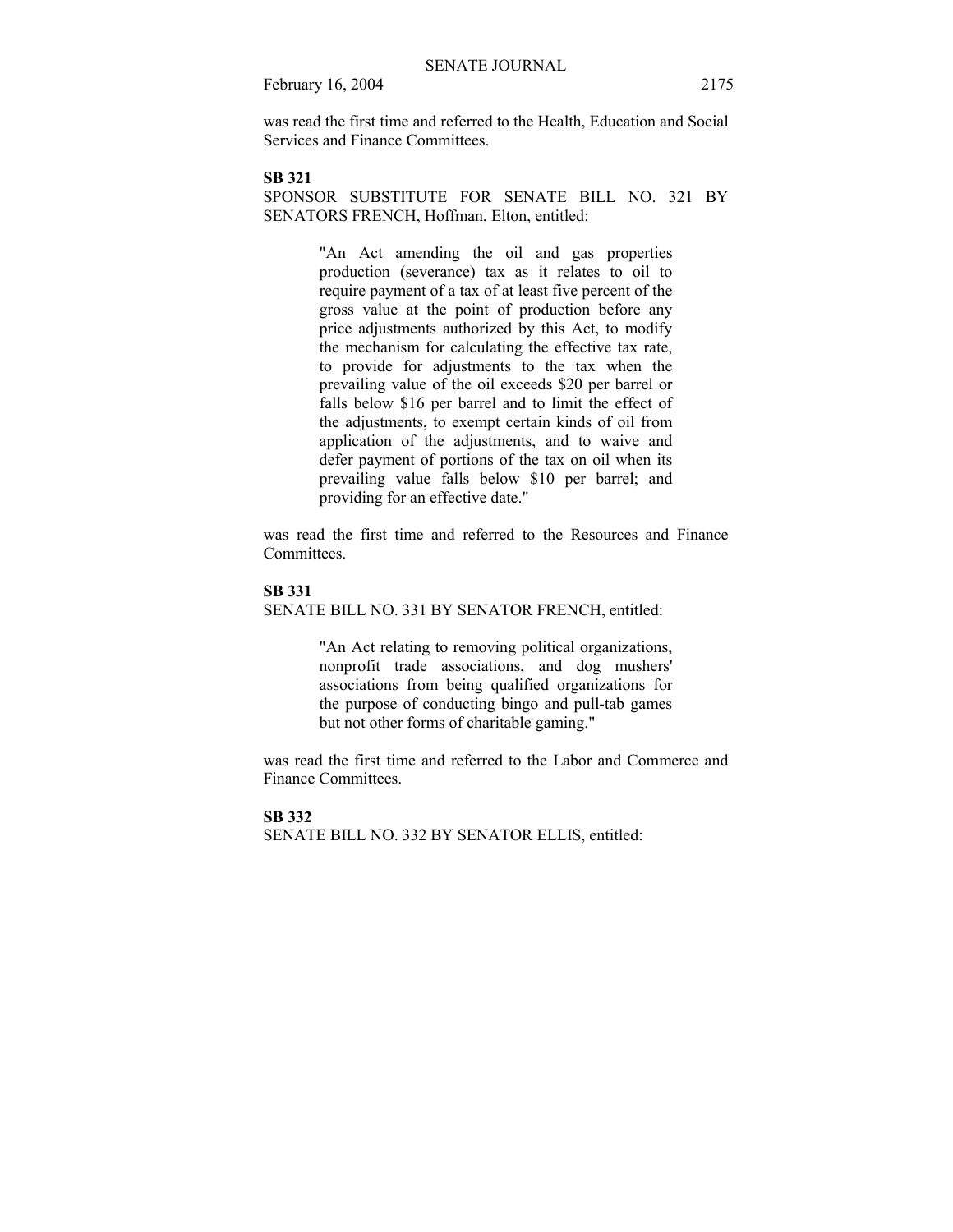"An Act relating to a poll of legislators on the question of calling a special session."

was read the first time and referred to the State Affairs and Judiciary Committees.

### **SB 333**

SENATE BILL NO. 333 BY SENATOR THERRIAULT, entitled:

"An Act relating to judicial relief before final administrative decisions of state agencies."

was read the first time and referred to the Judiciary and Finance Committees.

### **SB 334**

SENATE BILL NO. 334 BY SENATOR GARY STEVENS, entitled:

"An Act requiring a separate appropriation bill for funding public education; providing for an increase in the base student allocation used in the formula for state funding of public education; establishing a date by which the bill funding public education must be transmitted to the governor; and providing for an effective date."

was read the first time and referred to the State Affairs, Health, Education and Social Services and Finance Committees.

### **SB 335**

SENATE BILL NO. 335 BY SENATOR SEEKINS, entitled:

"An Act relating to enhanced 911 surcharges and to emergency services dispatch systems of municipalities, certain villages, and public corporations established by municipalities."

was read the first time and referred to the Community and Regional Affairs and Finance Committees.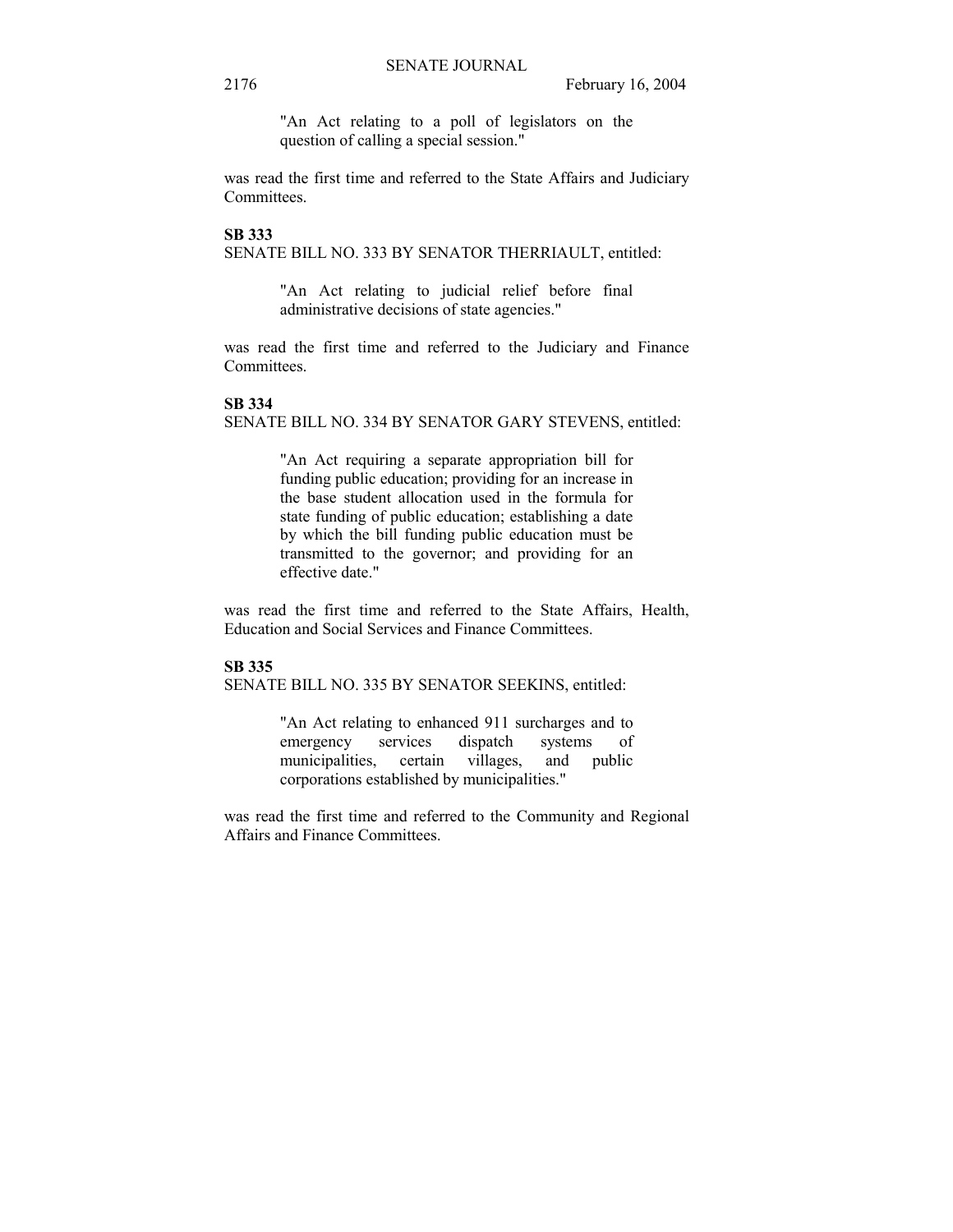#### **SB 336**

SENATE BILL NO. 336 BY THE SENATE RULES COMMITTEE BY REQUEST OF THE GOVERNOR, entitled:

> "An Act imposing a correctional facility surcharge on persons convicted of a crime under state law, and on persons whose probation is revoked; relating to fees and expenses for interstate transfer of probation or parole; and providing for an effective date."

was read the first time and referred to the Judiciary and Finance Committees.

The following fiscal information was published today: Fiscal Note No. 1, Department of Law

Governor's transmittal letter dated February 13:

Dear President Therriault:

Under the authority of article III, section 18, of the Alaska Constitution, I am transmitting a bill that would impose a surcharge on persons convicted of an offense and on persons whose probation is revoked. The bill also would require a person under state probation or parole supervision to pay an application fee for a requested transfer of that supervision to another state.

Alaska has an urgent need to mitigate the cost of its correctional facilities. The bill imposes a surcharge on a person who pleads guilty or nolo contendere to, or is convicted of, a crime if the person was arrested and taken to a correctional facility or is sentenced to a term of imprisonment. The amount of the surcharge depends on the seriousness of the crime: \$100 for a felony and \$50 for a misdemeanor.

The bill also would impose a surcharge on a person placed on probation after conviction of a crime. The surcharge is collected only if the defendant's probation is revoked for a probation violation and the person was either arrested and taken to a correctional facility for the violation, or sentenced to prison for it.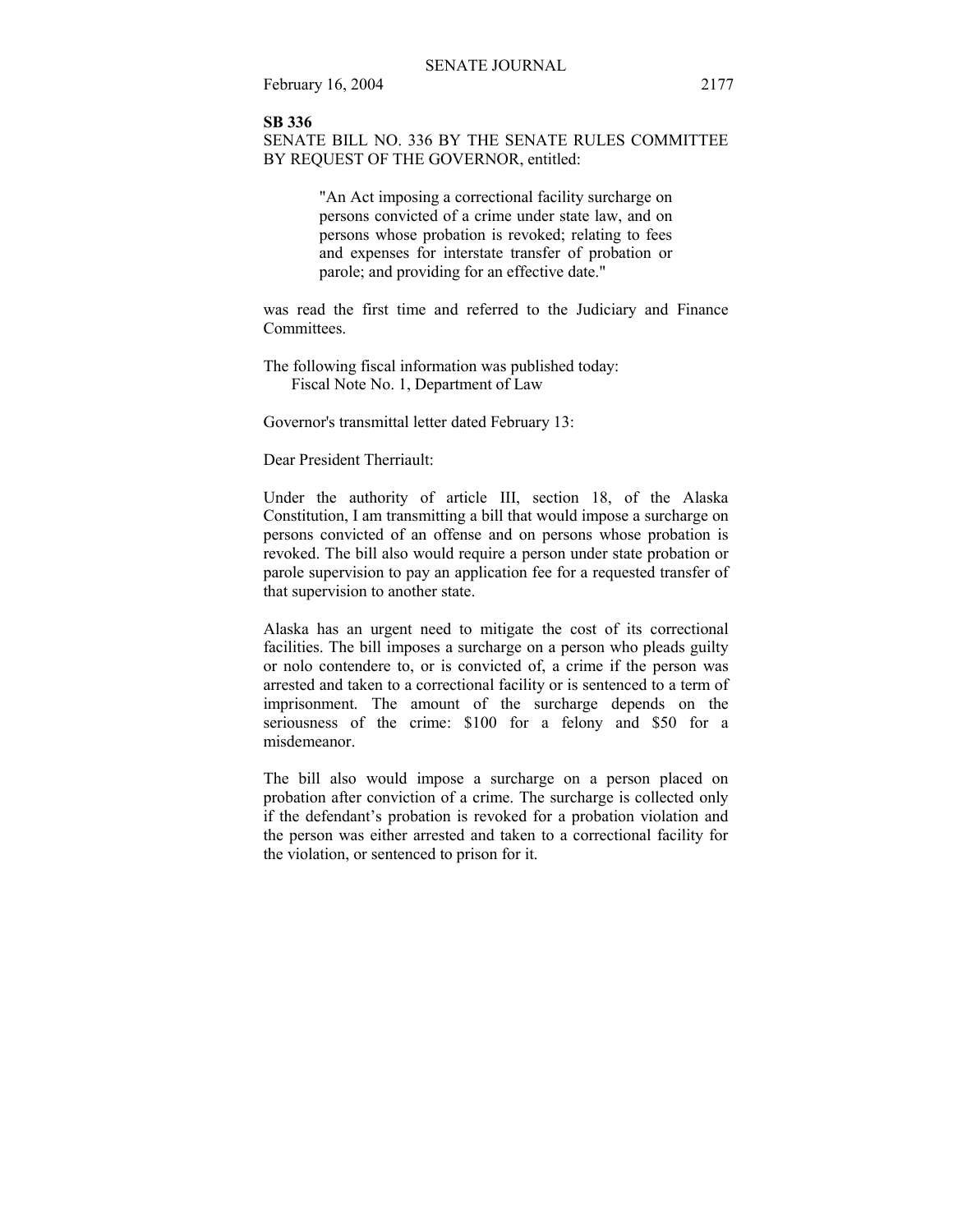Alaska participates in the Interstate Compact for Adult Offender Supervision (Compact), which regulates the transfer of supervision for persons under state probation and parole. The bill would establish an application fee for persons under active probation or parole supervision who request an interstate transfer of supervision under the Compact. According to the Department of Corrections, the great majority of other states already impose a fee for similar services. The bill also would require the applicant to post a bond or deposit cash, which would be forfeited if the state must escort the person back to Alaska for confined supervision.

I urge your prompt and favorable consideration of this proposal.

Sincerely yours,  $\sqrt{c}$ Frank H. Murkowski Governor

#### **SB 337**

SENATE BILL NO. 337 BY THE SENATE RULES COMMITTEE BY REQUEST OF THE GOVERNOR, entitled:

> "An Act relating to the powers of the Alaska Energy Authority to make grants and loans and enter into contracts; relating to the bulk fuel revolving loan fund; relating to the Alaska Energy Authority's liability for the provision of technical assistance to rural utilities; relating to the Alaska Energy Authority's investment of the power development fund; repealing the electrical service extension fund; and providing for an effective date."

was read the first time and referred to the Labor and Commerce and Finance Committees.

The following fiscal information was published today:

Fiscal Note No. 1, zero, Department of Revenue

 Fiscal Note No. 2, zero, Department of Community and Economic Development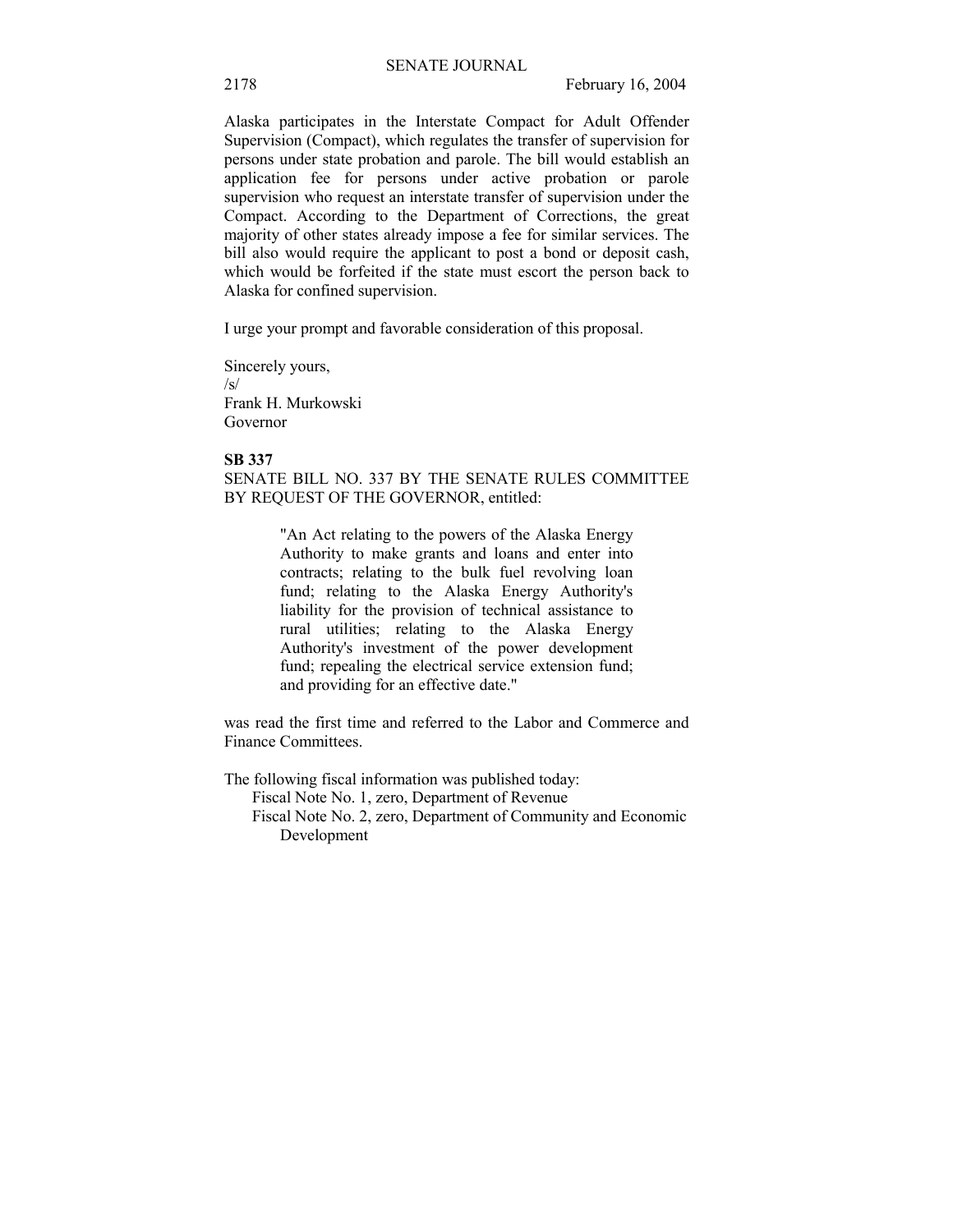Governor's transmittal letter dated February 13:

Dear President Therriault:

Under the authority of article III, section 18, of the Alaska Constitution, I am transmitting a bill relating to the powers of the Alaska Energy Authority (AEA) to make grants and loans and enter into contracts, relating to the bulk fuel revolving loan fund, relating to the AEAís potential liability for the provision of technical assistance to rural utilities, relating to the AEA's investment of the power development fund, and repealing the electrical service extension fund.

Section 1 of the bill would amend AS 42.45.010, establishing the power project fund, to add authorization for the AEA to make loans from the fund for waste energy, energy conservation, energy efficiency, and alternative energy facilities and equipment. Similarly, section 9 of the bill would amend the general powers of the AEA to authorize it to improve, equip, operate, maintain, and enter into contracts for the construction, financing, operation, and maintenance of: bulk fuel, waste energy, energy conservation, energy efficiency, and alternative energy facilities and equipment. The Denali Commission and other federal agencies have provided substantial funding for such projects, and the Legislature has authorized the AEA's receipt and expenditure of the federal money.

Section 11 of the bill would repeal AS 42.45.060, which establishes a loan committee to review and approve loans from the power project fund and the rural electrification revolving loan fund. Upon repeal of the loan committee statute, the credit department of the Alaska Industrial Development and Export Authority, which manages the AEA's loan programs, will continue to review applications for loans from those funds in accordance with the applicable regulations. Section 2 of the bill would continue the requirement in present AS 42.45.060(g) for legislative approval of loans for projects in which the cumulative state monetary involvement, through loans, grants, and bonds, is at least \$5,000,000 and loans of more than \$5,000,000. Sections 1, 3, 4, and 6 contain conforming amendments to reflect the repeal of AS 42.45.060.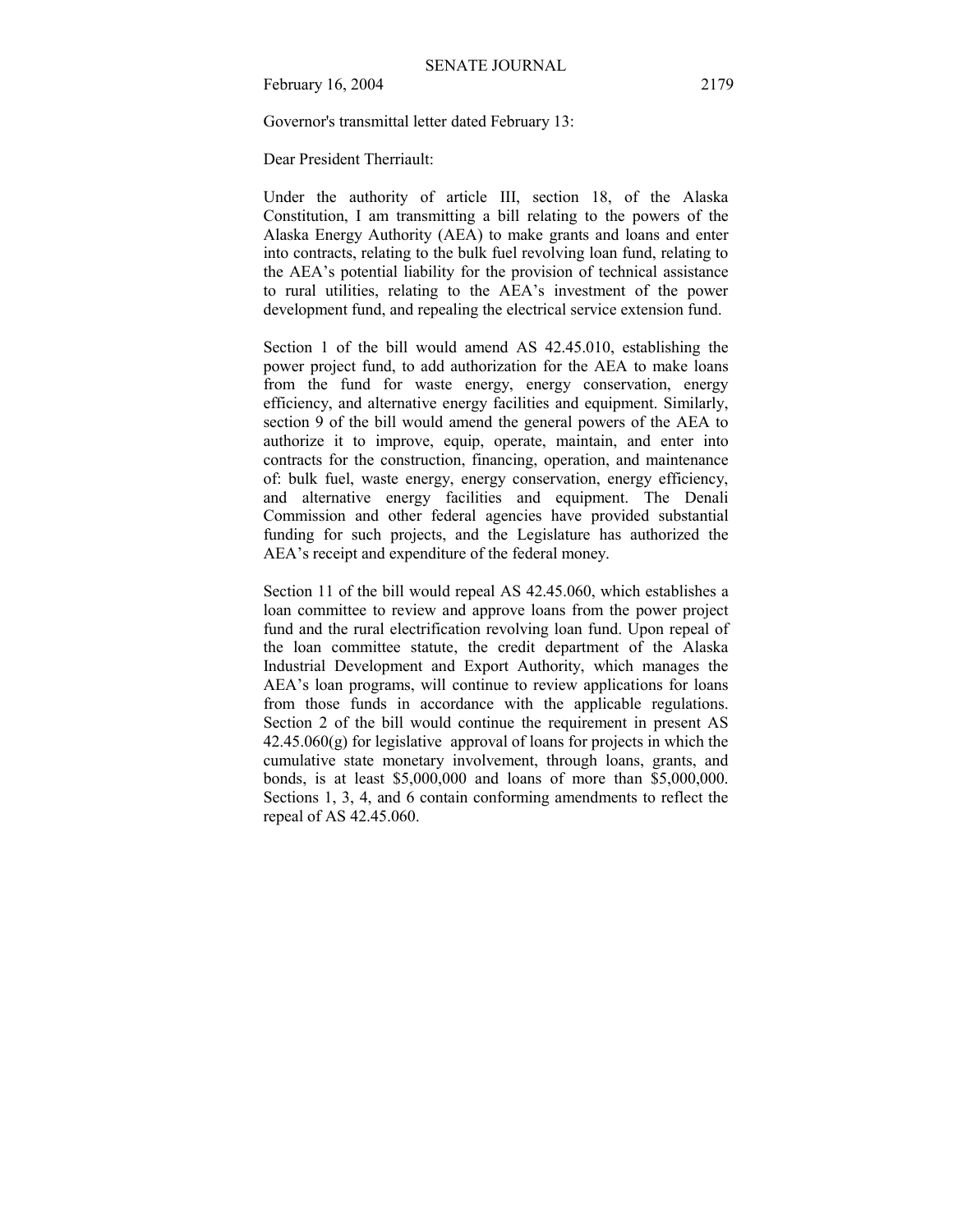Sections 5 and 7 of the bill would amend AS 42.45.250, which governs loans from the bulk fuel revolving loan fund, to authorize loans from the fund to "persons," defined with reference to AS 01.10.060 to include corporations, cooperatives, joint ventures, and governmental entities, that generate power or supply the public with fuel used in communities with populations of less than 2,000 people, as well as loans to the communities themselves. Presently, the statute authorizes loans to "private individuals" and to the communities. The Department of Law recently interpreted the term "private individuals" to include only natural persons. Section 12 of the bill makes the amendments retroactive to June 1, 1984, to encompass active loans from the fund to such entities.

Section 8 of the bill would amend AS 42.45.400, which requires the AEA to provide technical assistance to rural utilities, to specify that this statutory mandate may not be used as an independent basis for tort liability against the AEA. The AEA would continue to be liable for negligence if it fails to use reasonable care in providing the technical assistance.

Section 10 of the bill would amend AS 44.83.386, relating to investment of the power development fund, to provide that the AEA, rather than the Department of Revenue, shall invest the fund. The AEA, with the concurrence of the Department of Revenue, has been investing the fund since 1993. AEA would continue to remit all fund earnings to the general fund.

Section 11 of the bill, in addition to repealing AS 42.45.060 as discussed above, repeals AS 42.45.200 (the electrical service extension fund, which is inactive), and repeals AS  $42.45.250(l)(1)$  to remove an unnecessary definition of a term that is not used in the statute.

I urge your prompt and favorable action on this measure.

Sincerely yours, /s/ Frank H. Murkowski Governor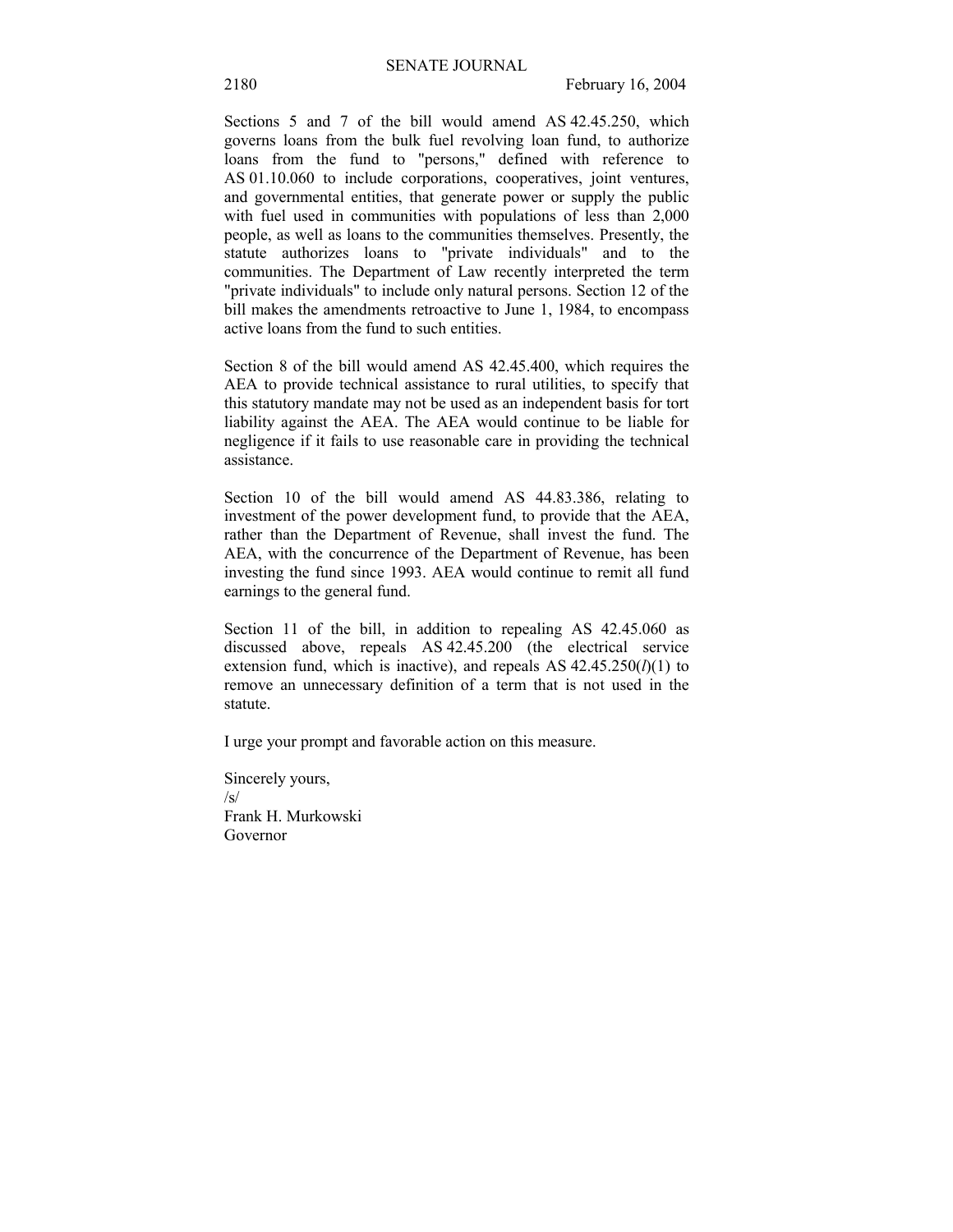#### **SB 338**

SENATE BILL NO. 338 BY THE SENATE RULES COMMITTEE BY REQUEST OF THE GOVERNOR, entitled:

> "An Act relating to actionable claims against state employees; relating to the state's defense and indemnification of its employees and former employees with respect to claims arising out of conduct that is within the scope of employment; amending the Public Employment Relations Act regarding claims against the state or state employees; and providing for an effective date."

was read the first time and referred to the State Affairs and Judiciary Committees.

The following fiscal information was published today: Fiscal Note No. 1, zero, Department of Law

Governor's transmittal letter dated February 13:

Dear President Therriault:

Under the authority of article III, section 18, of the Alaska Constitution, I am transmitting a bill relating to: (1) indemnification of tort claims against state employees; and  $(2)$  the attorney general's decision whether to indemnify an employee and arbitration of that decision.

Current Alaska law addresses lawsuits against the state in AS 09.50.250. However, the statutes fail to address a core concept of the Federal Tort Claims Act (FTCA). Under the FTCA, if a lawsuit is filed against a federal employee, and the attorney general of the United States certifies the employee was acting in the scope of employment, the United States is substituted as the defendant for the employee. The individual employee is no longer a defendant in the case. This bill adds this critical concept to Alaska law.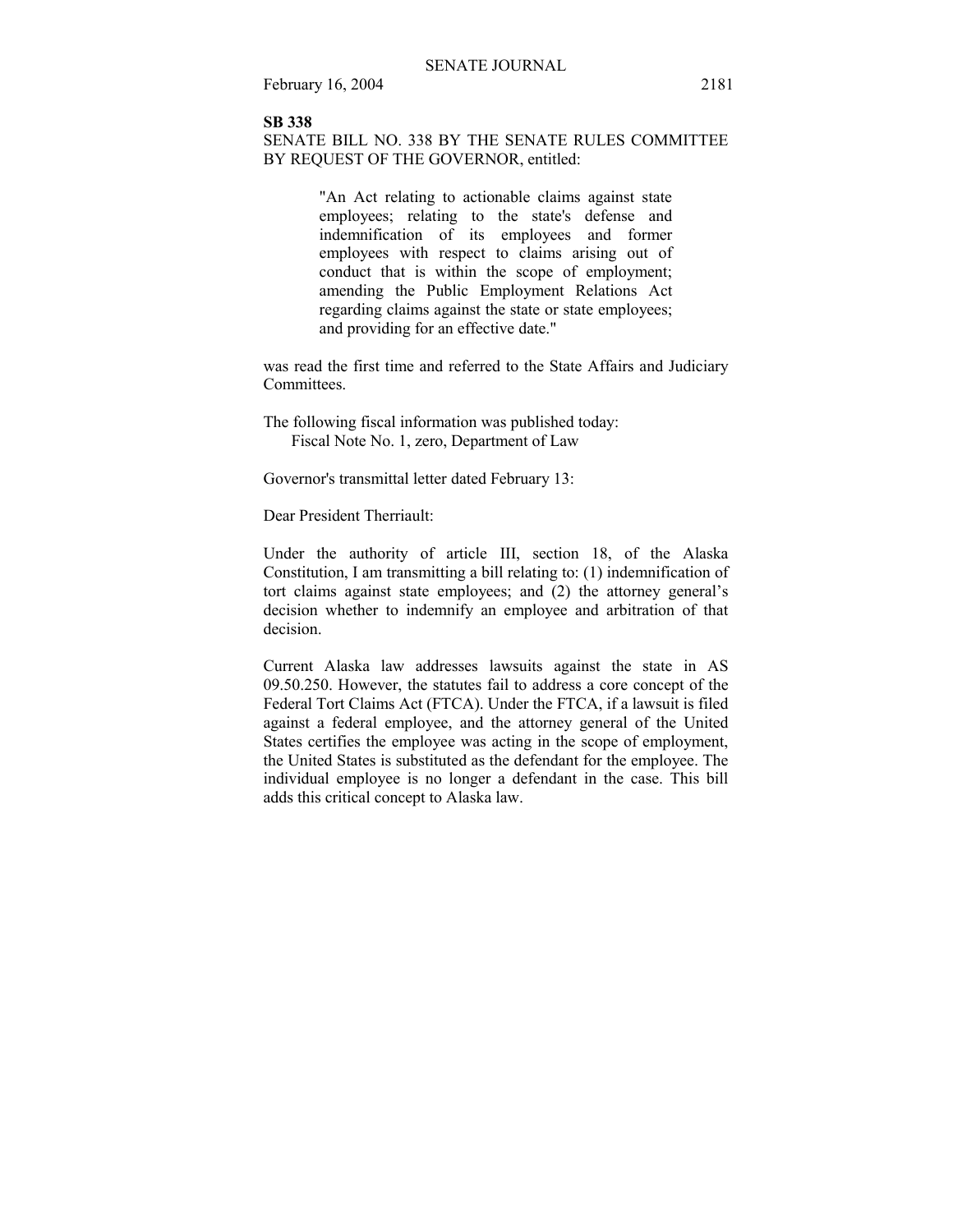This bill would allow state employees to carry out their duties knowing that if there is a lawsuit filed against them for an act or omission within the scope of their employment, the lawsuit will not proceed against them as an individual. They will not be subject to the burdens court rules place on a "party" including being subject to an award of costs and fees to a prevailing party. The public would benefit as services would not be interrupted while state employees participate in lawsuits.

The bill would further provide that the decision of the attorney general whether to indemnify an employee is not subject to arbitration. An employee who is denied indemnification can contest that decision in the courts.

I urge your prompt and favorable action on this measure.

Sincerely yours, /s/ Frank H. Murkowski Governor

### **SB 339**

SENATE BILL NO. 339 BY THE SENATE RULES COMMITTEE BY REQUEST OF THE GOVERNOR, entitled:

> "An Act relating to reclamation bonding and financial assurance for certain mines; relating to financial assurance limits for lode mines; establishing the mine reclamation trust fund; and providing for an effective date."

was read the first time and referred to the Resources and Finance Committees.

The following fiscal information was published today: Fiscal Note No. 1, Department of Revenue Fiscal Note No. 2, zero, Department of Natural Resources

Governor's transmittal letter dated February 13: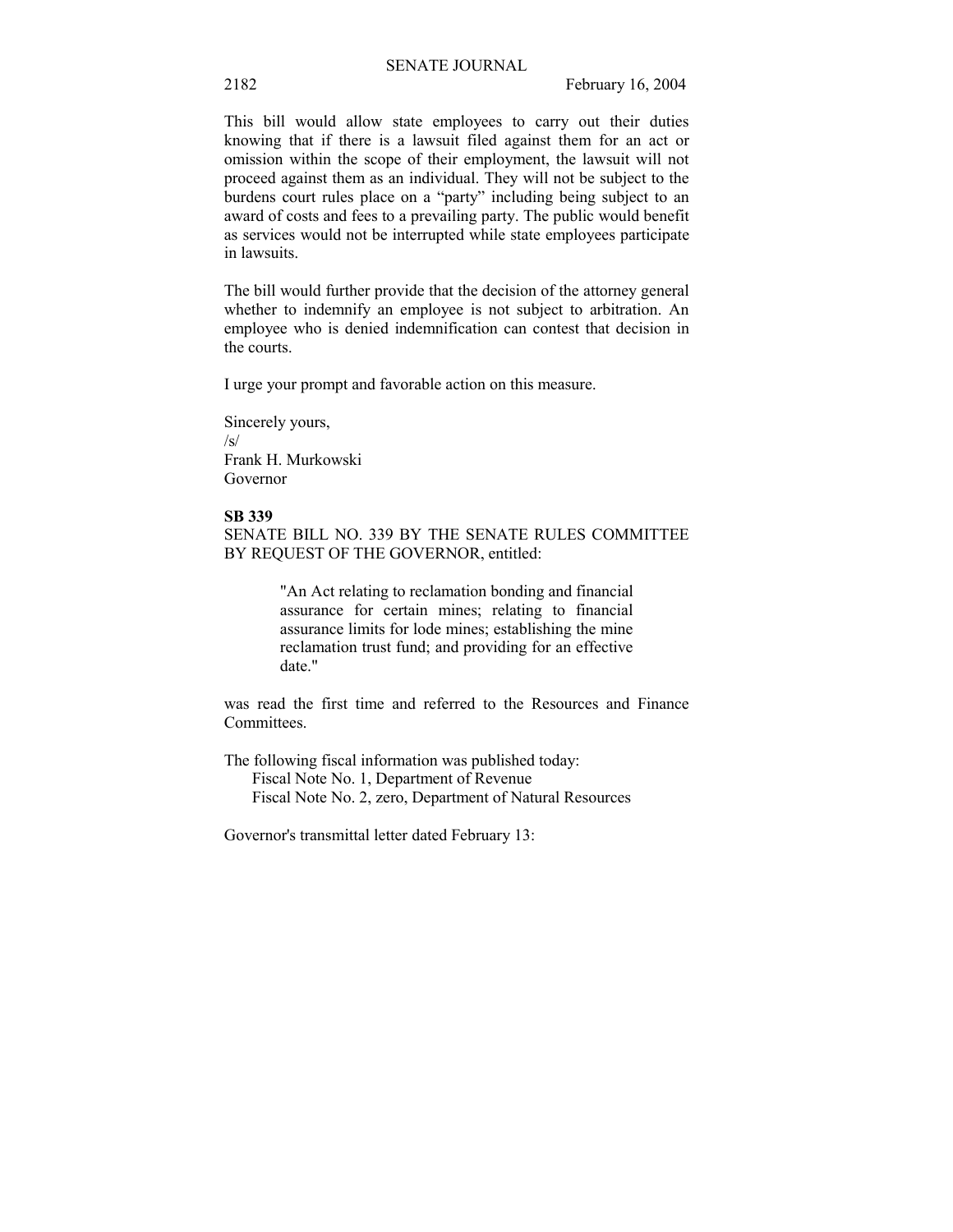Dear President Therriault:

Under the authority of article III, section 18, of the Alaska Constitution, I am transmitting a bill relating to mine reclamation bonding and financial assurance.

This bill would make three changes to existing law. First, it would remove "lode mines," sometimes referred to as "hard-rock mines," from the current bonding "cap" of \$750 per acre for mine reclamation responsibilities; the cap would remain in effect for placer mines. Second, it would replace the term "performance bond" with the term "financial assurance," and would list various ways to provide that assurance, in order to give mining companies and the state the flexibility to employ a variety of financial assurance vehicles. Third, it would create a mine reclamation trust fund, which would allow the build-up of an adequate reclamation fund through payments made over time and through the earnings on that fund.

These three changes all reflect the fact that satisfactory reclamation of a hard-rock mine is a site-specific issue. A generic dollar-per-acre bond "cap" simply does not work for reclamation responsibilities for hard-rock mines. Each mine is unique, and the optimal vehicle to use to ensure final reclamation depends on many factors including, by way of example: the projected mine life; the need for long-term site management measures (such as to address potential acid mine drainage); and the availability and cost of different bonding tools in the current financial market. Given these and other factors, the state and the mining industry need flexibility in selecting and constructing financial assurances for mine reclamation.

The third element of the bill, the mine reclamation trust fund, is an attempt to accommodate some fiscal realities faced by the industry. It provides the opportunity for the state to set up site-specific funding agreements to accommodate long-term or in-perpetuity reclamation tasks. Examples include the possible need for in-perpetuity water treatment at the Red Dog Mine, long-term monitoring at the Illinois Creek Mine, and in-perpetuity maintenance of the dam for the freshwater recreation lake that Fort Knox Mine is leaving to Alaskans at the request of the Department of Natural Resources. The trust fund concept provides for a method of accommodating long-term or inperpetuity reclamation needs of this type.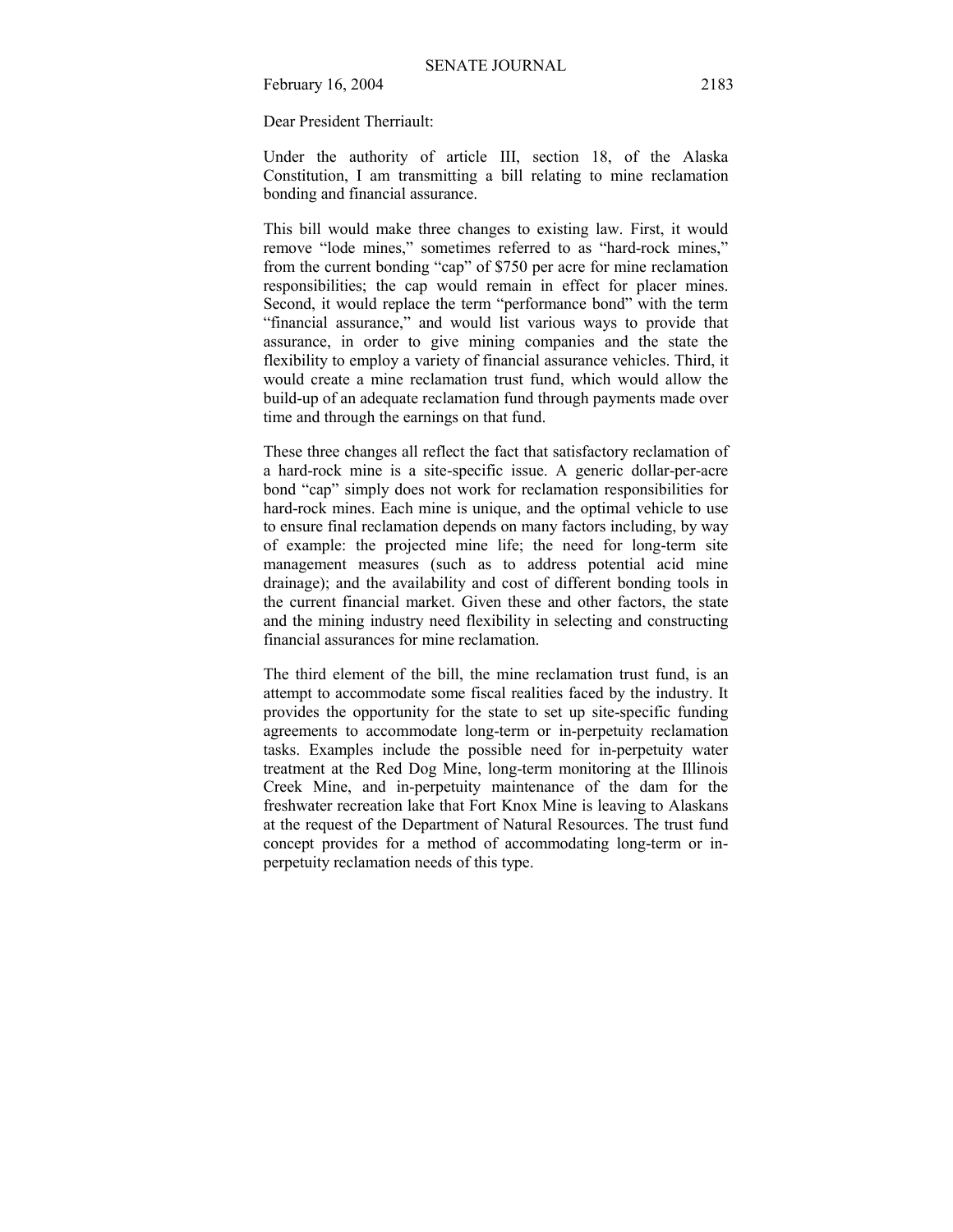Making deposits into a state-controlled trust fund will have significant benefits for industry and the state. In addition to providing potential benefits under the federal tax code for companies, the state would have access to a fund for mine reclamation work that will retain earnings and increase over time.

The bill would provide that the Department of Revenue would manage investment of the fund, as it does already for a number of other similar state funds. But the Department of Natural Resources would be the agency authorized to make expenditures from the fund for mine reclamation and post-closure site management.

The state's resource agencies, under the leadership of the Department of Natural Resources, have crafted this bill with an understanding of the needs of the industry and the needs of Alaskans who rely on reclamation of the land. This bill is broadly supported by the mining industry.

I urge your prompt and favorable action on this measure.

Sincerely yours, /s/ Frank H. Murkowski Governor

### **SB 340**

SENATE BILL NO. 340 BY THE SENATE RULES COMMITTEE BY REQUEST OF THE GOVERNOR, entitled:

> "An Act relating to the detention of delinquent minors in correctional facilities; relating to emergency detention of minors for evaluation for involuntary admission for mental health treatment; relating to detention of intoxicated minors and minors incapacitated by alcohol or drugs; and providing for an effective date."

was read the first time and referred to the Health, Education and Social Services and Judiciary Committees.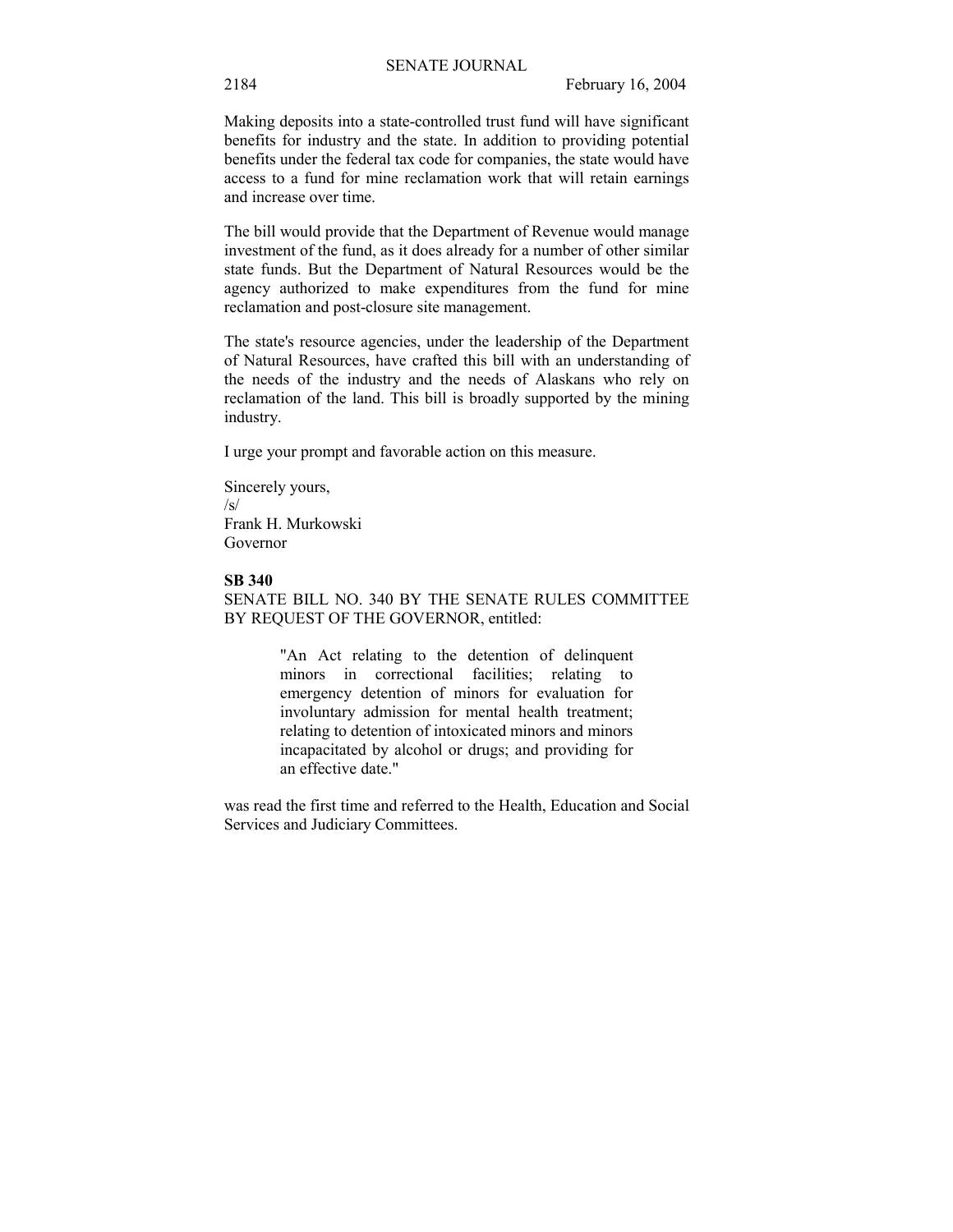The following fiscal information was published today:

 Fiscal Note No. 1, zero, Department of Health and Social Services Fiscal Note No. 2, zero, Department of Public Safety

Governor's transmittal letter dated February 13:

Dear President Therriault:

Under the authority of article III, section 18, of the Alaska Constitution, I am transmitting a bill relating to the detention of delinquent and other juveniles.

The 2002 reauthorization of the Juvenile Justice and Delinquency Prevention Act of 1974 (JJDPA) went into effect on October 1, 2003. The JJDPA has traditionally prohibited incarceration of non-offenders and status offenders in adult jails and "lock-ups." New language in the 2002 reauthorization prohibits the use of juvenile detention facilities for these non-offenders and status offenders as of October 1, 2003.

This bill would modify AS 47.12.240, AS 47.30.705, and AS 47.37.170 to come into compliance with the federal requirements set out in the Guidance Manual for Monitoring Facilities Under the Juvenile Justice and Delinquency Prevention Act of 2003. Under these amendments, emergency protective custody of minors may not include placement in a jail or other secure facility. This language is also found in current law relating to placement of children in need of aid in AS 47.10.141(c), and has been interpreted by both state and federal officials to provide sufficient flexibility for holding minors until a more appropriate facility can be found or until transportation to such a facility is feasible. The purpose of this draft bill is to preserve Alaska's federal formula grant receipts of approximately \$700,000 and to meet certain requirements to apply for other federal grant money through the federal office of juvenile justice and delinquency prevention.

I urge your prompt and favorable action on this measure.

Sincerely yours, /s/ Frank H. Murkowski Governor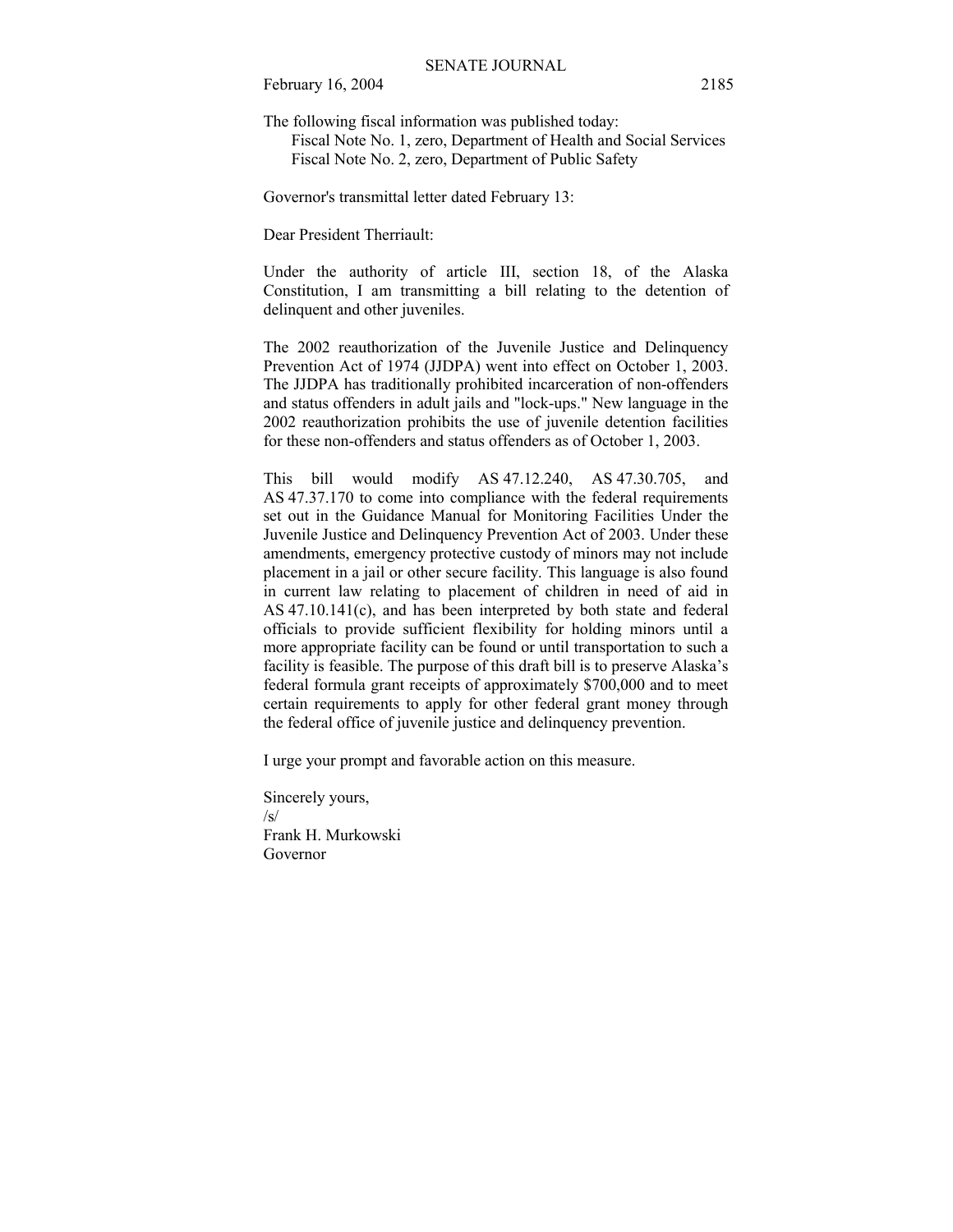#### **SB 341**

SENATE BILL NO. 341 BY THE SENATE RULES COMMITTEE BY REQUEST OF THE GOVERNOR, entitled:

> "An Act relating to the administration of the Alaska Vocational Technical Center; and providing for an effective date."

was read the first time and referred to the Labor and Commerce and Finance Committees.

The following fiscal information was published today:

 Fiscal Note No. 1, zero, Department of Labor and Workforce Development

Governor's transmittal letter dated February 13:

Dear President Therriault:

Under the authority of article III, section 18, of the Alaska Constitution, I am transmitting a bill relating to the Alaska Vocational Technical Center (AVTEC). AVTEC is a vocational training provider located in Seward. In 2003, the responsibility to administer AVTEC was transferred from the Department of Education and Early Development to the Department of Labor and Workforce Development. However, the authority for the Department of Labor and Workforce Development (department) to administer and set rates for AVTEC's programs and services was not provided for in the transfer. This bill would correct that oversight.

Section 1 of the bill proposes to amend AS 44.31.020 to provide the statutory authority for the department to administer the programs of AVTEC and to set rates for student tuition and room and board, and other fees for the programs and services provided by AVTEC.

I urge your prompt and favorable action on this measure.

Sincerely yours,  $\sqrt{s}$ Frank H. Murkowski Governor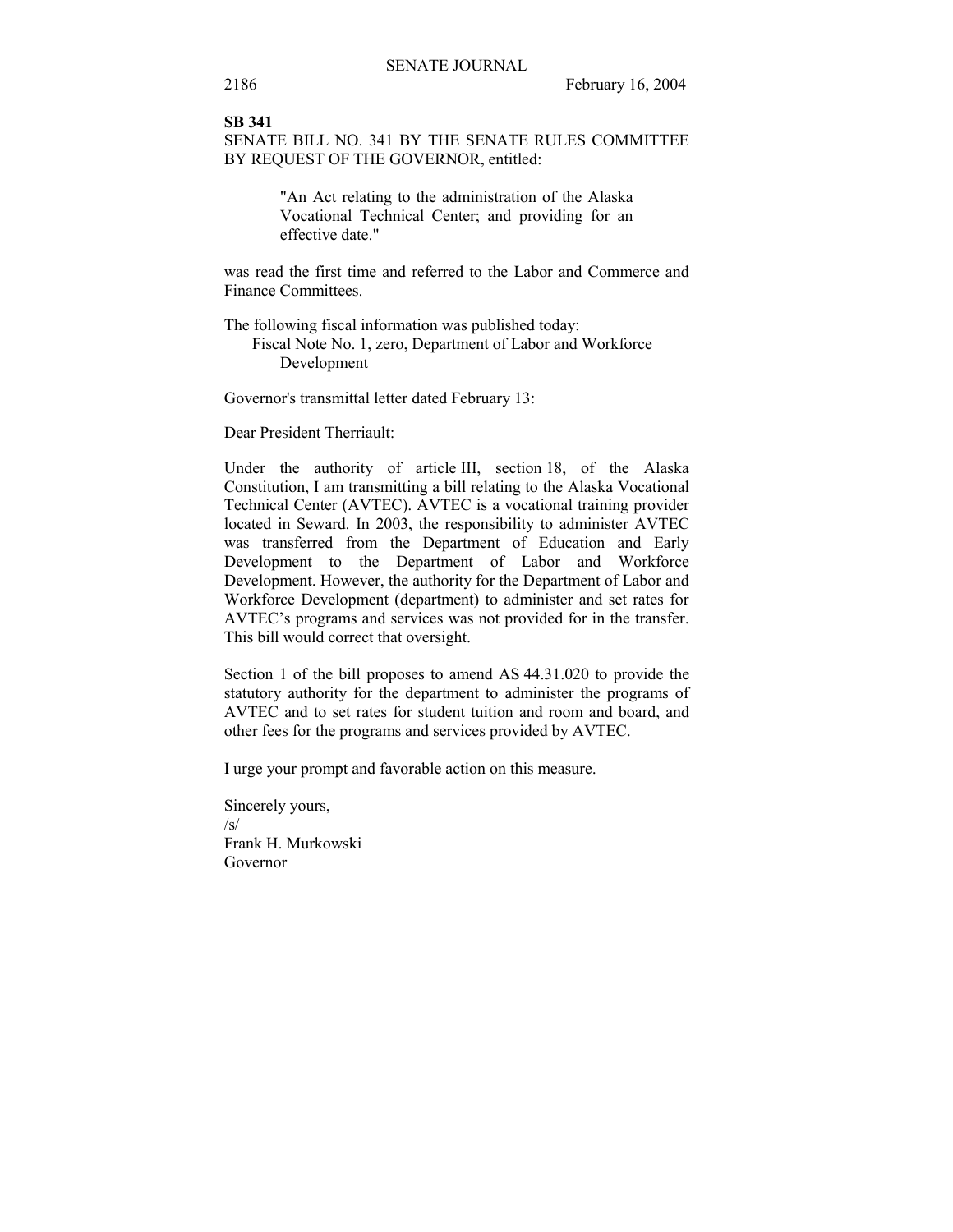### **SB 342**

SENATE BILL NO. 342 BY THE SENATE RULES COMMITTEE BY REQUEST OF THE GOVERNOR, entitled:

> "An Act relating to the release of employment<br>security records, to the admissibility of security records, to the admissibility of determinations and decisions regarding unemployment compensation benefits, and to contributions, interest, penalties, and payments under the Alaska Employment Security Act; providing that property under the Alaska Employment Security Act is not subject to the Uniform Unclaimed Property Act; and providing for an effective date."

was read the first time and referred to the State Affairs and Labor and Commerce Committees.

The following fiscal information was published today: Fiscal Note No. 1, zero, Department of Labor and Workforce Development

Governor's transmittal letter dated February 13:

Dear President Therriault:

Under the authority of article III, section 18, of the Alaska Constitution, I am transmitting a bill relating to the: (1) the release of employment security records for law enforcement purposes; (2) administrative hearing decisions on unemployment benefits; and (3) federal compliance and other technical corrections to the Alaska Employment Security Act.

This bill would allow the Department of Labor (DOL) to release employment security records to a state district attorney, a municipal attorney, a United States attorney, and the Federal Bureau of Investigation for use in criminal investigations and prosecutions. Under current law, employment security records are confidential for criminal investigation and prosecution purposes.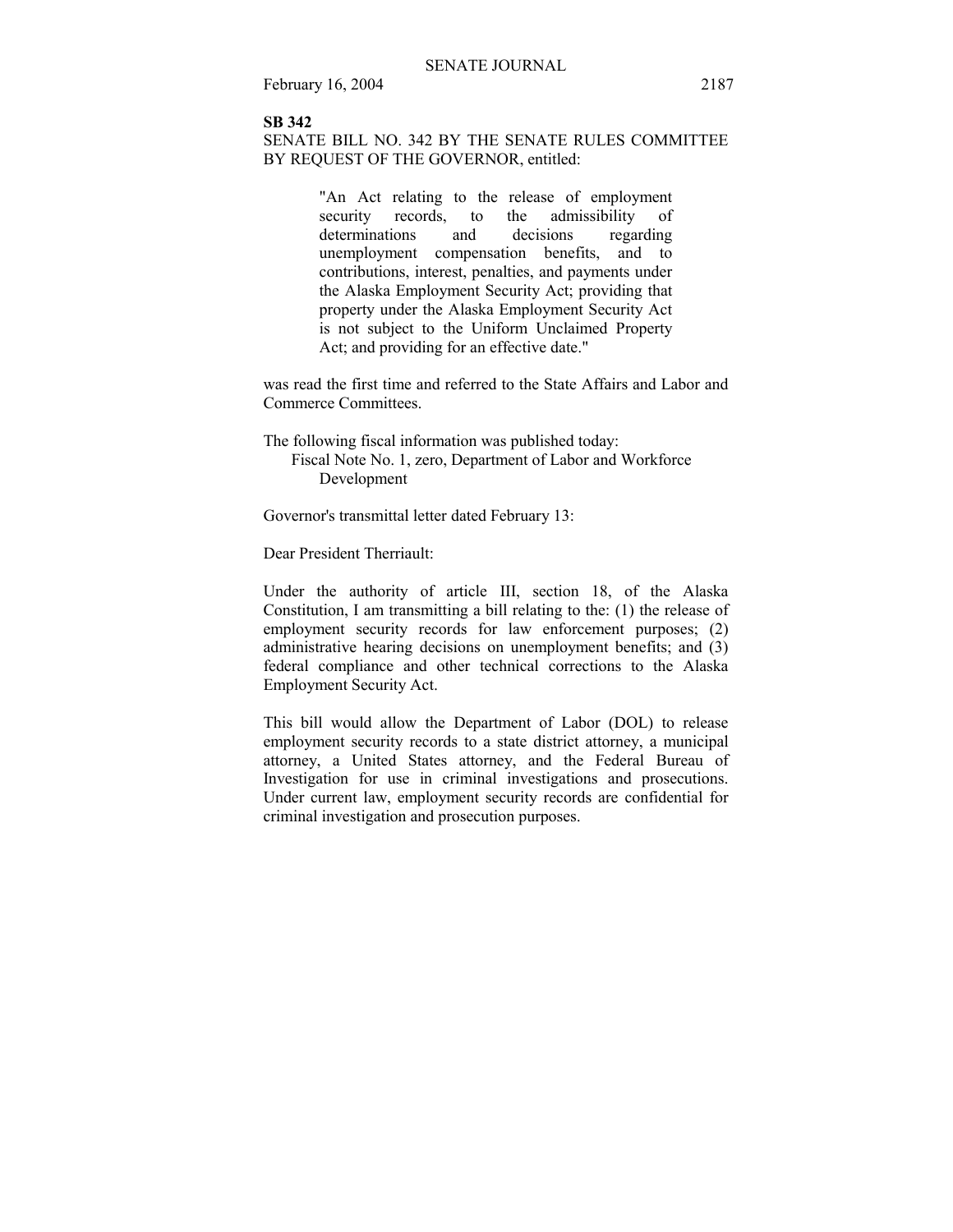This bill would codify the Alaska Supreme Court's decision in Manning v. Alaska Railroad Corporation, 853 P.2d 1120 (Alaska 1993). In that case, the court held that the commissioner of DOL's decision granting the plaintiff unemployment benefits did not automatically require a finding of wrongful termination in a later court case. Unemployment claims rarely provide an incentive for the employer to participate, much less spend a significant amount of time and money investigating the facts and bringing those facts to the attention of the hearing officer. Employers have little incentive to participate in an unemployment benefits claim hearing since their bottom line is only marginally affected by the outcome. This gives an employee the opportunity to receive a favorable decision in an uncontested unemployment benefits claim and unfairly leverage that decision against the employer in a later court case.

Finally, the bill makes a number of changes to bring Alaska law into compliance with federal law, resolves conflicts in Alaska statutes and makes other technical amendments. Other changes include provisions dealing with payment and collection of unemployment taxes by DOL from employers, expanding the ability of DOL to collect overpayments of unemployment compensation benefits on behalf of other states, clarifying which health professionals are excluded from the Alaska Employment Security Act, and clarifying that the definition of "wages" does not include education assistance. Of these, the principal change would remove the requirement that unemployment compensation be deposited into the unclaimed property fund. Federal law requires such funds to be deposited into the unemployment insurance trust fund.

Sincerely yours, /s/ Frank H. Murkowski Governor

#### **SB 343**

SENATE BILL NO. 343 BY SENATOR ELLIS, entitled: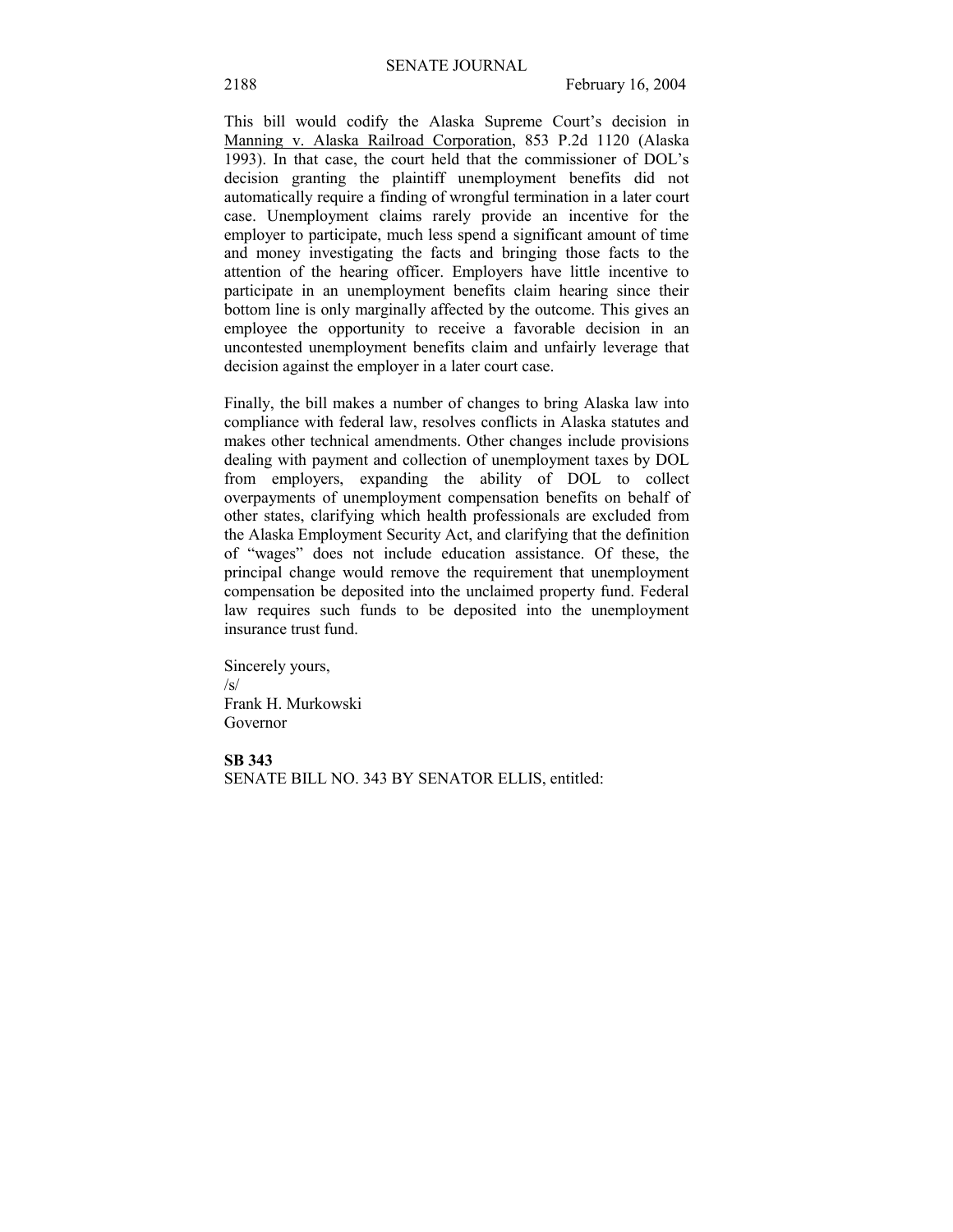"An Act changing the name of the Board of Game to the Board of Wildlife and relating to the purposes and membership of the Board of Wildlife; and providing for an effective date."

was read the first time and referred to the Resources and Finance **Committees** 

### **SB 344**

SENATE BILL NO. 344 BY SENATOR SEEKINS, entitled:

"An Act relating to the Uniform Probate Code and trusts, including pleadings, orders, nonprobate assets, estates of decedents, minors, protected persons, incapacitated persons, guardians, conservators, trustees, foreign trusts, principal and income, and transfer restrictions; relating to corporate voting trusts; and providing for an effective date."

was read the first time and referred to the Labor and Commerce and Judiciary Committees.

#### **SB 345**

SENATE BILL NO. 345 BY SENATOR SEEKINS, entitled:

"An Act relating to civil liability associated with aircraft runways, airfields, and landing areas."

was read the first time and referred to the Transportation and Judiciary **Committees** 

### **SB 346**

SENATE BILL NO. 346 BY SENATOR STEDMAN, entitled:

"An Act approving the monetary terms of the collective bargaining agreement with the International Organization of Masters, Mates, and Pilots, Pacific Maritime Region, for the Masters, Mates, and Pilots Unit for fiscal year 2004; and providing for an effective date."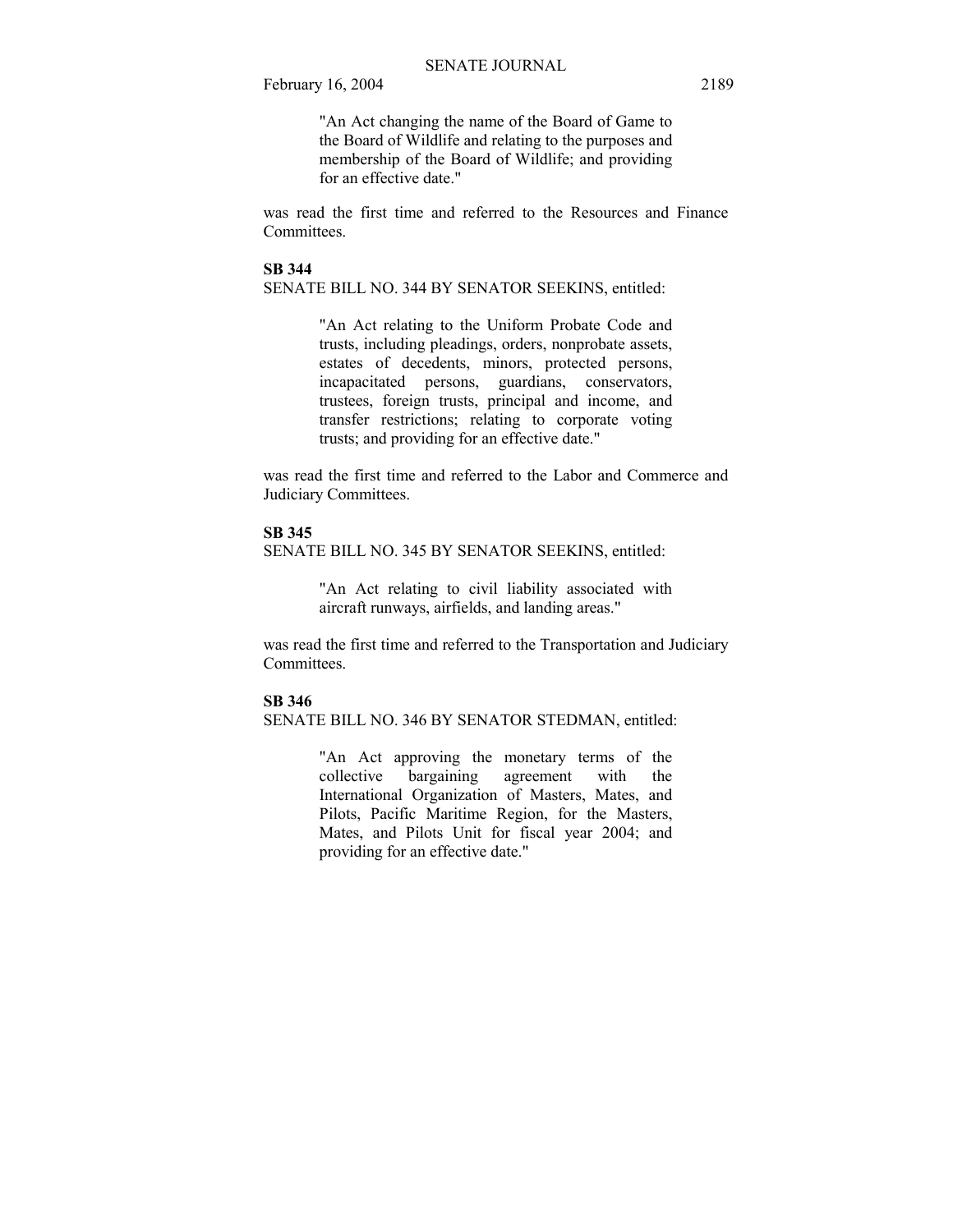was read the first time and referred to the State Affairs and Finance **Committees** 

### **SB 347**

SENATE BILL NO. 347 BY SENATOR BEN STEVENS BY REQUEST, entitled:

> "An Act relating to moratoria on entry of new participants or vessels into a commercial fishery; relating to the establishment of a moratorium on entry of new vessels into state groundfish fisheries in the Gulf of Alaska and adjacent state marine water; and providing for an effective date."

was read the first time and referred to the Resources Committee.

#### **SB 348**

SENATE BILL NO. 348 BY SENATOR THERRIAULT, entitled:

"An Act approving the sale of royalty oil by the State of Alaska to Flint Hills Resources Alaska, LLC, and Flint Hills Resources, LLC; and providing for an effective date."

was read the first time and referred to the Finance Committee.

#### **SB 349**

SENATE BILL NO. 349 BY SENATOR DAVIS, entitled:

"An Act requiring licensure of midwifery birth centers; and providing for an effective date."

was read the first time and referred to the Labor and Commerce and Finance Committees.

#### **SB 350**

SENATE BILL NO. 350 BY SENATOR GARY STEVENS, entitled:

"An Act relating to the four dam pool joint action agency; and providing for an effective date."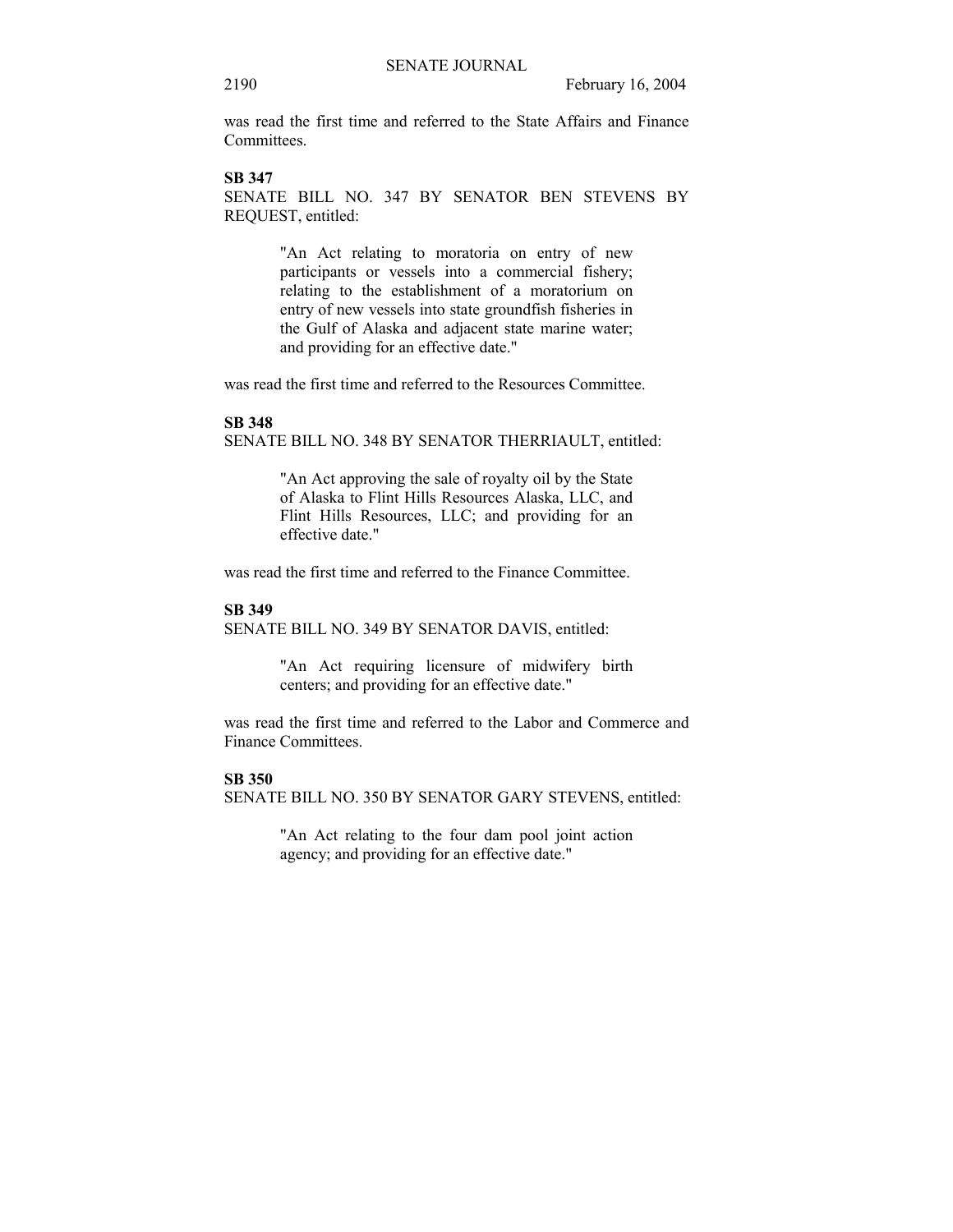was read the first time and referred to the Labor and Commerce and Finance Committees.

#### **Consideration of the Calendar**

#### **Third Reading of Senate Bills**

### **SB 283**

CS FOR SENATE BILL NO. 283(FIN) "An Act making an appropriation to reverse the deposit of money available for appropriation in the general fund at the end of fiscal year 2003 into the constitutional budget reserve fund; making an appropriation for investment management fees for the constitutional budget reserve fund; making appropriations under art. IX, sec. 17(c), Constitution of the State of Alaska, from the constitutional budget reserve fund; and providing for an effective date" was read the third time.

Senator Wagoner, Acting Majority Leader, moved and asked unanimous consent that Senator Davis be excused from a call of the Senate today. Without objection, Senator Davis was excused.

#### **SB 283**

The question being: "Shall CS FOR SENATE BILL NO. 283(FIN) "An Act making an appropriation to reverse the deposit of money available for appropriation in the general fund at the end of fiscal year 2003 into the constitutional budget reserve fund; making an appropriation for investment management fees for the constitutional budget reserve fund; making appropriations under art. IX, sec. 17(c), Constitution of the State of Alaska, from the constitutional budget reserve fund; and providing for an effective date" pass the Senate?" The roll was taken with the following result:

CSSB 283(FIN) Third Reading - Final Passage Effective Date **YEAS: 17 NAYS: 0 EXCUSED: 3 ABSENT: 0** 

Yeas: Bunde, Cowdery, Dyson, Ellis, Elton, French, Green, Guess,

Hoffman, Lincoln, Ogan, Olson, Seekins, Stevens B, Stevens G, Wagoner, Wilken

Excused: Davis, Stedman, Therriault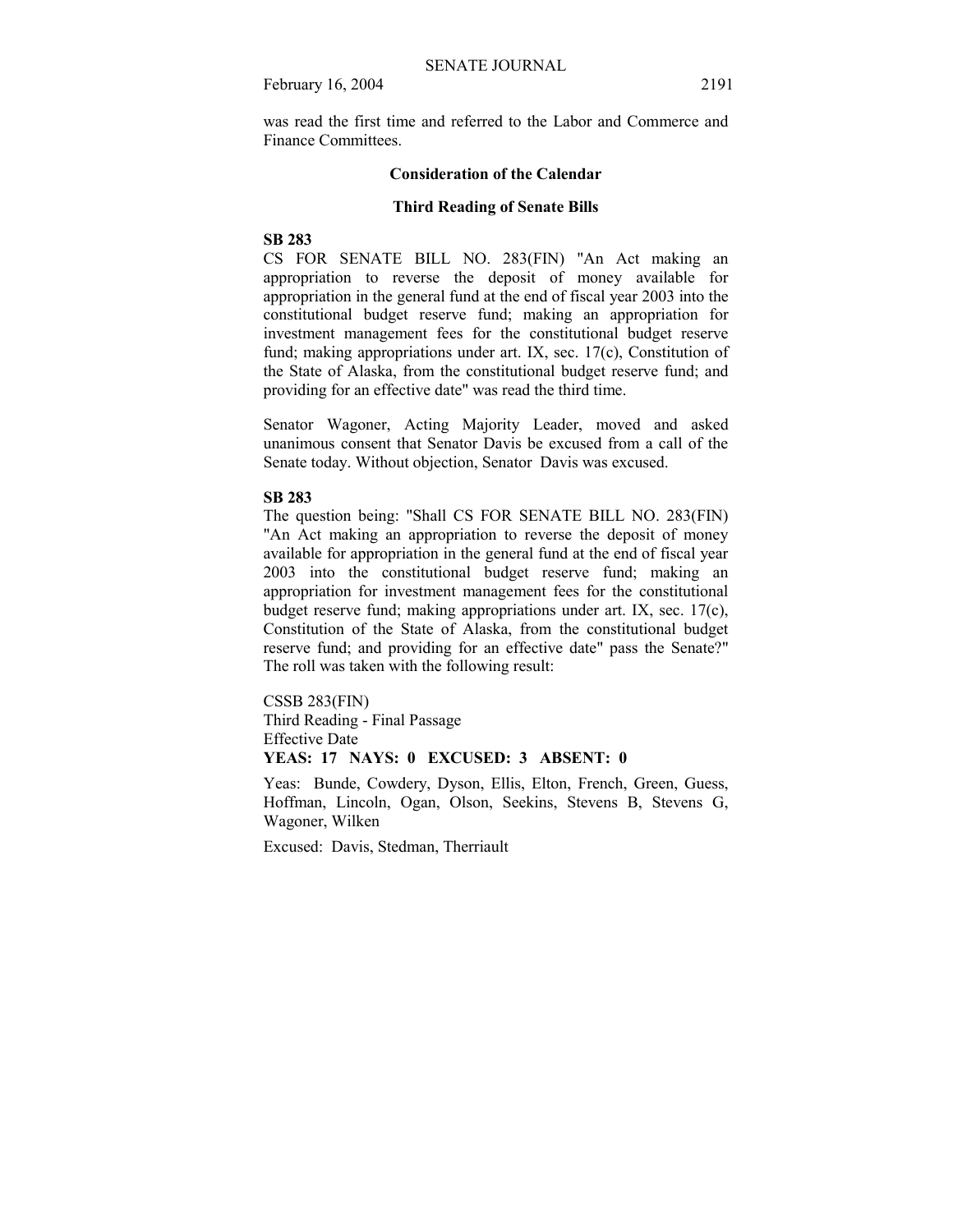and so, CS FOR SENATE BILL NO. 283(FIN) passed the Senate.

Senator Wagoner, Acting Majority Leader, moved and asked unanimous consent that the vote on the passage of the bill be considered the vote on the effective date clause. Without objection, it was so ordered.

Senator Wagoner, Acting Majority Leader, moved for the adoption of the constitutional budget reserve fund section.

The question being: "Shall the constitutional budget reserve fund section (Article IX, Section 17(c) Constitution of the State of Alaska) be adopted?" The roll was taken with the following result:

CSSB 283(FIN) Constitutional Budget Reserve Fund Section **YEAS: 17 NAYS: 0 EXCUSED: 3 ABSENT: 0** 

Yeas: Bunde, Cowdery, Dyson, Ellis, Elton, French, Green, Guess, Hoffman, Lincoln, Ogan, Olson, Seekins, Stevens B, Stevens G, Wagoner, Wilken

Excused: Davis, Stedman, Therriault

and so, the constitutional budget reserve fund section was adopted.

#### **Citations**

Honoring - August Hiebert Representative(s) Gara Senator(s) Ellis, Therriault, Bunde, Cowdery, Davis, Dyson, Elton, French, Green, Guess, Hoffman, Lincoln, Ogan, Seekins, Stedman, Ben Stevens, Gary Stevens, Wagoner, Wilken

Honoring - University of Alaska Women's Basketball Team Representative(s) Meyer Senator(s) Cowdery, Therriault, Davis, Dyson, Elton, French, Green, Guess, Hoffman, Lincoln, Ogan, Seekins, Stedman, Ben Stevens, Gary Stevens, Wagoner, Wilken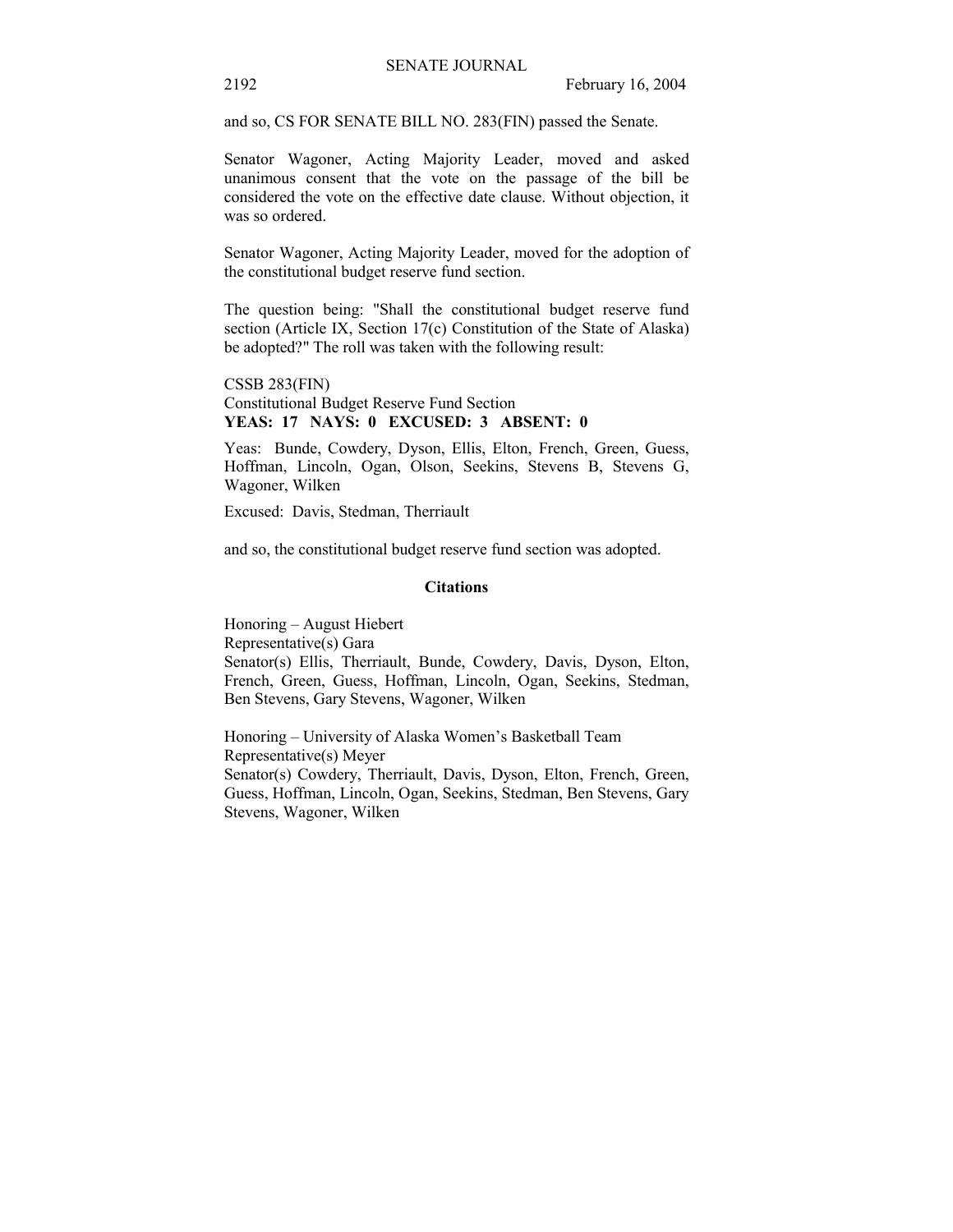In Memoriam – Robert Lynn Plymire Senator(s) Gary Stevens, Therriault, Bunde, Cowdery, Davis, Dyson, Elton, Green, Guess, Hoffman, Lincoln, Ogan, Seekins, Stedman, Ben Stevens, Wagoner, Wilken Representative(s) Seaton

In Memoriam – Japhet J. Anvil Senator(s) Hoffman, Therriault, Bunde, Cowdery, Davis, Dyson, Elton, Green, Guess, Lincoln, Ogan, Seekins, Stedman, Ben Stevens, Gary Stevens, Wagoner, Wilken Representative(s) Kapsner

In Memoriam - Alexie "Tutmaralia" Isaac Senator(s) Hoffman, Therriault, Bunde, Cowdery, Davis, Dyson, Elton, Green, Guess, Lincoln, Ogan, Seekins, Stedman, Ben Stevens, Gary Stevens, Wagoner, Wilken Representative(s) Kapsner

In Memoriam – Senator Frank R. Parraq Ferguson Representative(s) Joule Senator(s) Olson, Therriault, Bunde, Cowdery, Davis, Dyson, Ellis, Elton, French, Green, Guess, Hoffman, Lincoln, Ogan, Seekins, Stedman, Ben Stevens, Gary Stevens, Wagoner, Wilken

In Memoriam – Chief Peter John Representative(s) Morgan Senator(s) Lincoln, Therriault, Bunde, Cowdery, Davis, Dyson, Ellis, Elton, French, Green, Guess, Hoffman, Ogan, Seekins, Stedman, Ben Stevens, Gary Stevens, Wagoner, Wilken

In Memoriam – Nick P. Mellick, Jr. Representative(s) Morgan Senator(s) Lincoln, Therriault, Bunde, Cowdery, Davis, Dyson, Elton, Green, Guess, Hoffman, Ogan, Seekins, Stedman, Ben Stevens, Gary Stevens, Wagoner, Wilken

Senator Wagoner, Acting Majority Leader, moved and asked unanimous consent that the citations be adopted. Without objection, the citations were adopted and referred to the Secretary for transmittal.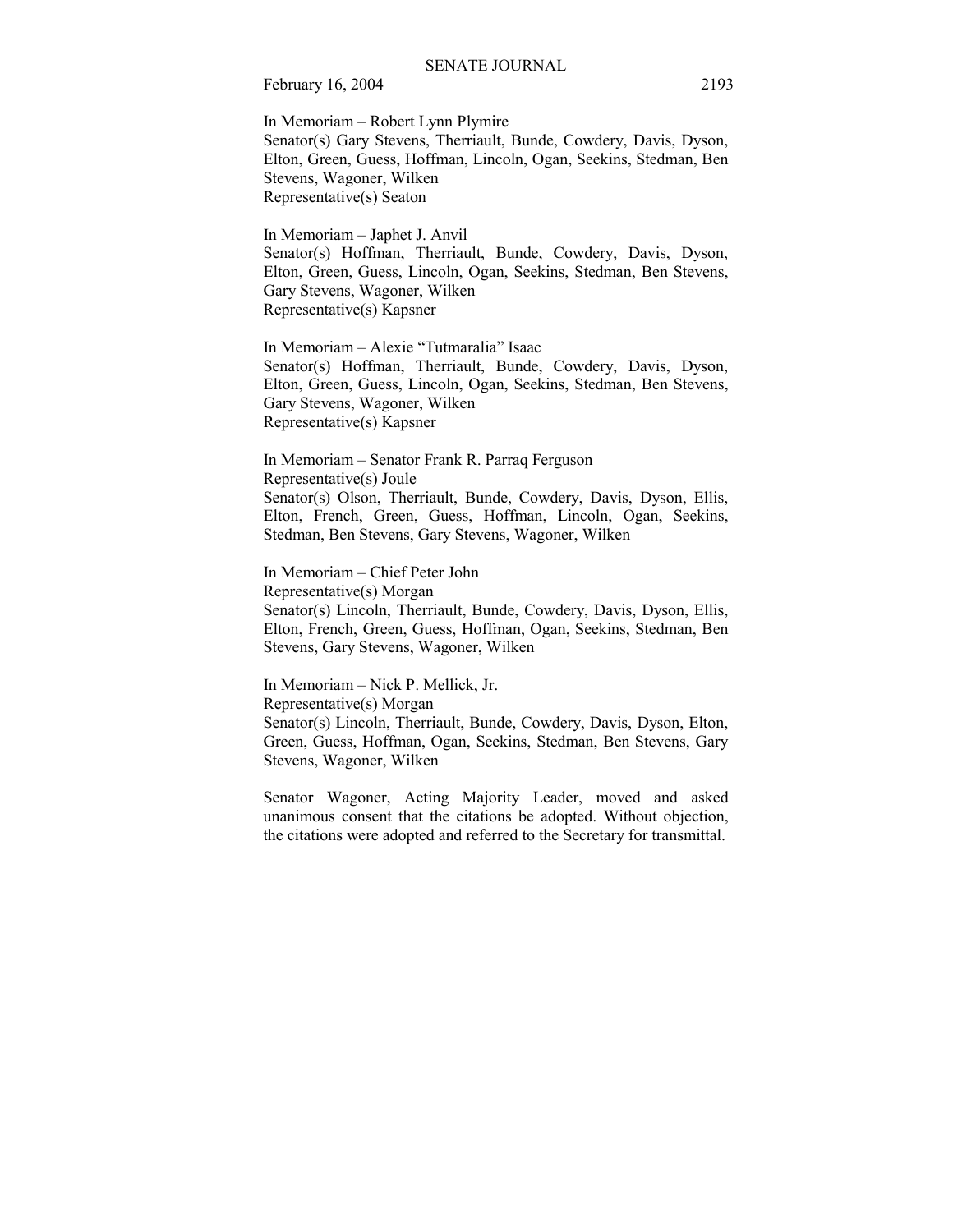Senator Wagoner, Acting Majority Leader, moved and asked unanimous consent that the following citation be made a special order of business. Without objection, it was so ordered.

#### **Special Order of Business**

In Memoriam  $-$  Victims of the August 20, 2003 Russian Helicopter Crash on Sakhalin Island

Representative(s) Weyhrauch, Kerttula

Senator(s) Elton, Therriault, Cowdery, Davis, Dyson, Green, Guess, Hoffman, Lincoln, Olson, Seekins, Stedman, Ben Stevens, Gary Stevens, Wagoner, Wilken

Senator Wagoner, Acting Majority Leader, moved and asked unanimous consent that the citation be adopted. Without objection, the citation was adopted and referred to the Secretary for transmittal.

#### **Announcements**

Announcements are at the end of the journal.

#### **Adjournment**

Senator Wagoner, Acting Majority Leader, moved and asked unanimous consent that the Senate stand in adjournment until 11:00 a.m., February 18, 2004. Without objection, the Senate adjourned at 12:49 p.m.

> Kirsten Waid Secretary of the Senate

> > February 2004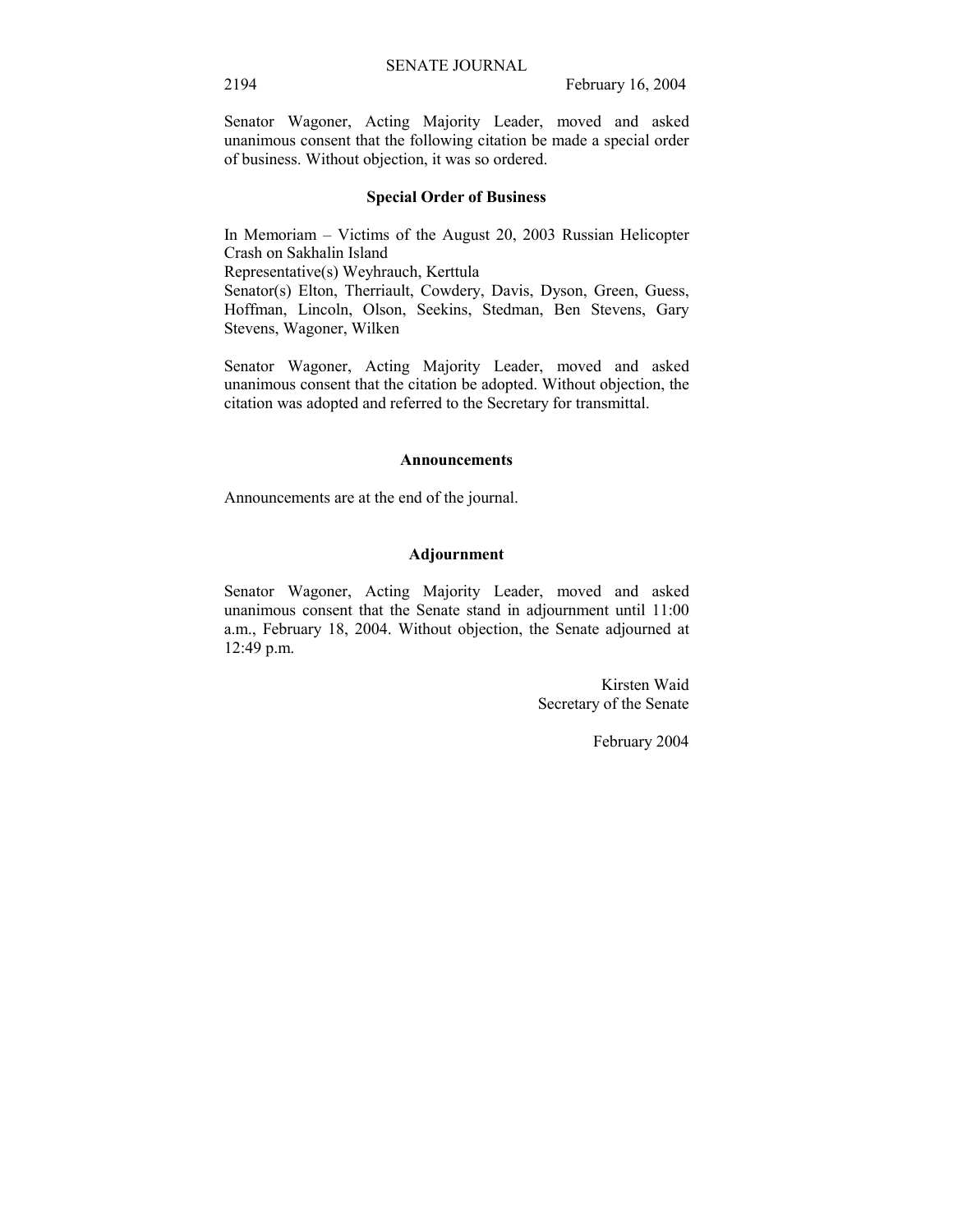#### **Announcements**

Americans with Disabilities Act Notice - Persons with disabilities who require special accommodation or alternative communication formats to access committee meetings may contact the appropriate committee office or the Legislative Information Office in their community. Reasonable advance notice is needed to accommodate the request. For further information, call the ADA Coordinator at 465-3854 Voice/465-4980 TDD.

### **STANDING COMMITTEES**

+ indicates teleconference

= indicates bill previously heard/scheduled

#### **COMMUNITY & REGIONAL AFFAIRS**

| <b>Feb 16</b> | Monday<br>No Meeting Scheduled                                | Fahrenkamp 203 | 1:30 PM |
|---------------|---------------------------------------------------------------|----------------|---------|
| Feb 18        | Wednesday                                                     | Fahrenkamp 203 | 1:30 PM |
|               | SB 227 MUNI INITIATIVE AND REFERENDUM ELECTIONS               |                |         |
|               | <b>Bills Previously Heard</b>                                 |                |         |
|               | <sup>+=</sup> SB 269 PARENT ACCESS TO CHILD'S LIBRARY RECORDS |                |         |
|               |                                                               |                |         |
| Feb 20        | Friday                                                        | Fahrenkamp 203 | 1:30 PM |
|               | No Meeting Scheduled                                          |                |         |
|               |                                                               |                |         |

### **FINANCE**

| <b>Feb 16</b> | Monday               | <b>Senate Finance 532</b> | 9:00 AM |
|---------------|----------------------|---------------------------|---------|
|               | No Meeting Scheduled |                           |         |
|               |                      |                           |         |

| <b>Feb 17</b> | Tuesday                | <b>Senate Finance 532</b> | 9:00 AM |
|---------------|------------------------|---------------------------|---------|
|               | $+=$ HB 374 SENIORCARE |                           |         |
|               |                        |                           |         |

- SB 277 STUDENT LOAN PROGRAMS
- + SB 241 APPROP: NATURAL GAS DEVELOPMENT AUTHORITY
- + Bills Previously Heard/Scheduled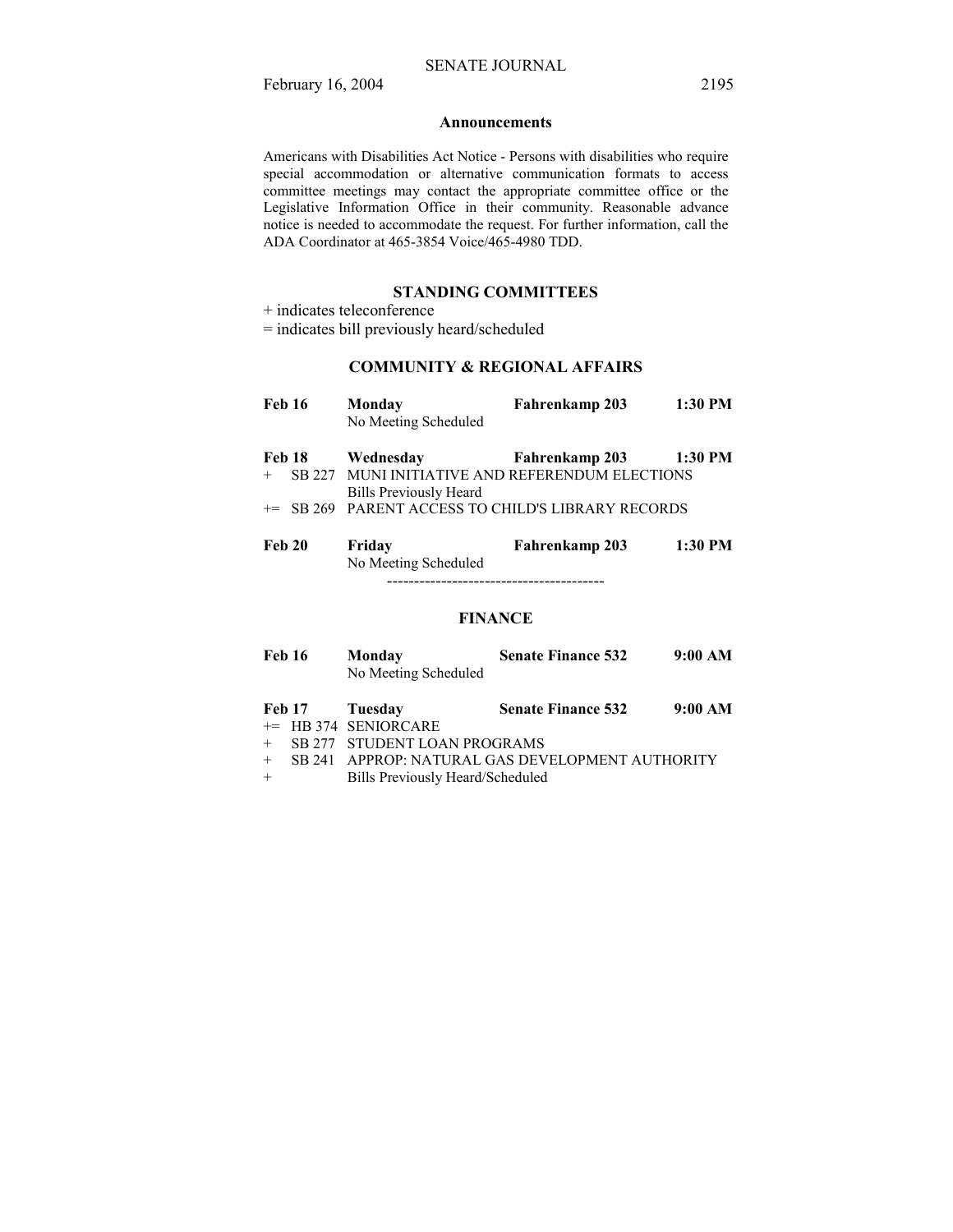# **FINANCE (continued)**

| <b>Feb 18</b> |        | Wednesday                                | <b>Senate Finance 532</b>                      | 9:00 AM |  |  |
|---------------|--------|------------------------------------------|------------------------------------------------|---------|--|--|
|               |        | Joint w/(H) Finance Committee            |                                                |         |  |  |
| $+$           |        | State of the University Address          |                                                |         |  |  |
|               |        | President Mark Hamilton                  |                                                |         |  |  |
|               |        | University of Alaska                     |                                                |         |  |  |
| $^{+}$        |        | Bills Previously Heard/Scheduled         |                                                |         |  |  |
| Feb 19        |        | Thursday                                 | <b>Senate Finance 532</b>                      | 9:00 AM |  |  |
|               |        | PERS/TRS Presentation                    |                                                |         |  |  |
|               |        | Ms. Melanie Millhorn, Director           |                                                |         |  |  |
|               |        | Division of Retirement $\&$ Benefits     |                                                |         |  |  |
| $+$           | SB 203 | <b>OFFICE OF ADMINISTRATIVE HEARINGS</b> |                                                |         |  |  |
| $+$           | SB 285 | MEDICAL ASSISTANCE COVERAGE              |                                                |         |  |  |
| $+$           |        |                                          | SB 289 EXTENDING THE SPECIAL ED SERVICE AGENCY |         |  |  |
|               |        | Bills Previously Heard/Scheduled         |                                                |         |  |  |
| Feb 20        |        | Friday                                   | <b>Senate Finance 532</b>                      | 9:00 AM |  |  |
| $+=$          | SB 82  |                                          | ALCOHOLIC BEVERAGE TAX FOR WINE & OTHERS       |         |  |  |
| $+$           |        | SB 313 FIRST SUPPLEMENTAL APPROPRIATION  |                                                |         |  |  |
| $+$           | SB 314 | SECOND SUPPLEMENTAL APPROPRIATION        |                                                |         |  |  |
| $+$           |        | Bills Previously Heard/Scheduled         |                                                |         |  |  |

----------------------------------------

# **HEALTH, EDUCATION & SOCIAL SERVICES**

| <b>Feb 16</b> |        | Monday<br>No Meeting Scheduled             | <b>Butrovich 205</b> | $1:30$ PM |
|---------------|--------|--------------------------------------------|----------------------|-----------|
| <b>Feb 18</b> |        | Wednesday<br>No Meeting Scheduled          | <b>Butrovich 205</b> | $1:30$ PM |
| <b>Feb 20</b> |        | Friday                                     | <b>Butrovich 205</b> | $1:30$ PM |
|               |        | -- Time Change --                          |                      |           |
| $+$           | SB 301 | PIONEERS' HOMES/VETERANS' HOMES            |                      |           |
| $^{+}$        | SB 274 | <b>HOUSING PROGRAMS</b>                    |                      |           |
| $+=$          | SB 239 | LENGTH OF SCHOOL TERM                      |                      |           |
| $+$           | SB 269 | PARENT ACCESS TO CHILD'S LIBRARY RECORDS   |                      |           |
|               |        | <pending referral=""></pending>            |                      |           |
| $^{+}$        |        | <b>Bills Previously Heard If Necessary</b> |                      |           |
|               |        |                                            |                      |           |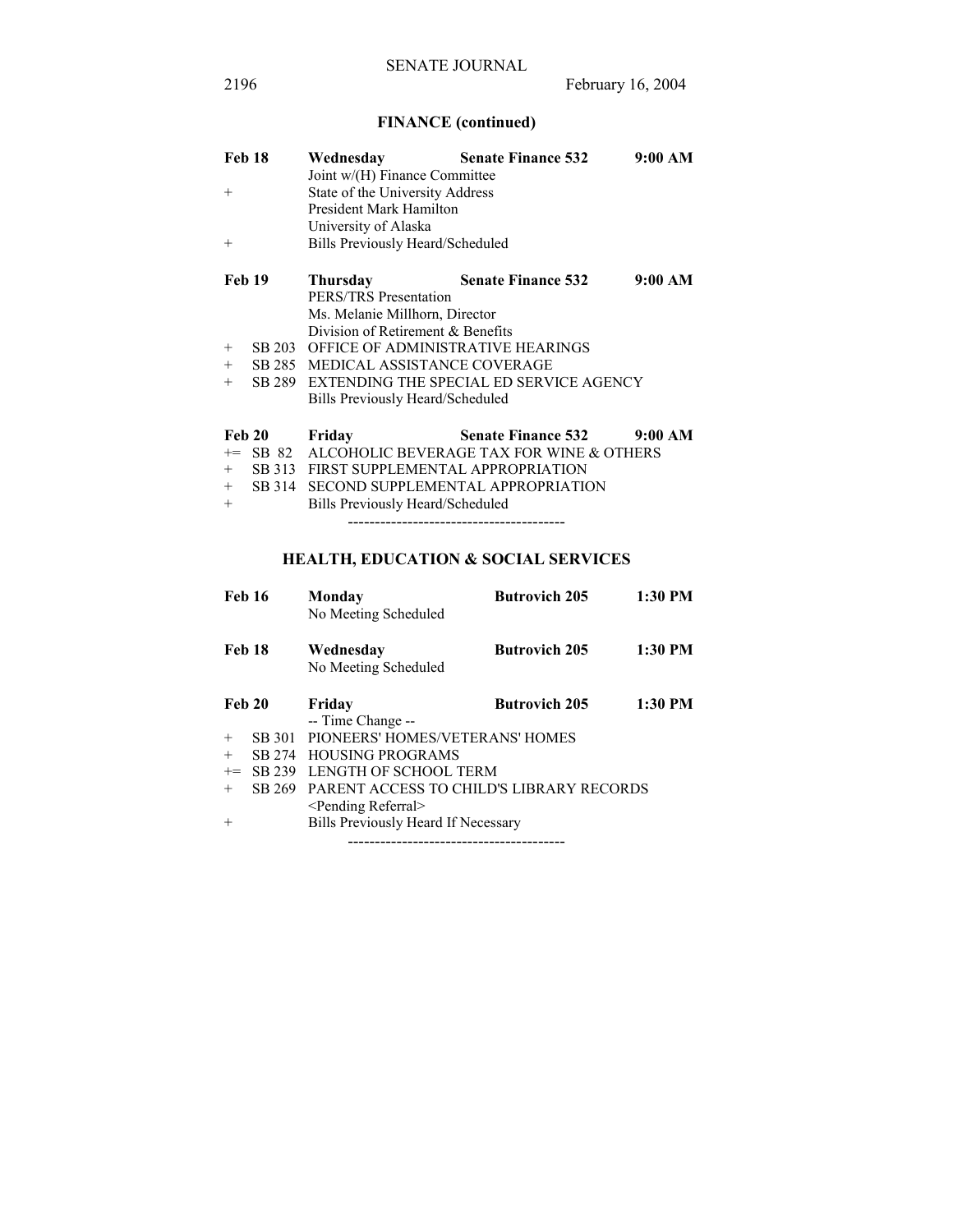### **JUDICIARY**

| Feb 16 | Mondav               | <b>Butrovich 205</b> | 8:00 AM |
|--------|----------------------|----------------------|---------|
|        | No Meeting Scheduled |                      |         |

- Feb 18 Wednesday Butrovich 205 8:00 AM
- + SB 288 EMERGENCY CHILD CUSTODY PLACEMENT
- + HB 252 OCC LICENSING: TERMS OF BD & CONT. EDUC
- += SB 217 GENETIC PRIVACY

#### Feb 20 Friday Butrovich 205 8:00 AM

- + HB 31 INITIATIVE/REFERENDUM PETITIONS
- + SB 307 APPEAL BONDS: TOBACCO SETTLEMENT PARTIES
- += SB 300 ATTORNEY'S LIEN

----------------------------------------

### **LABOR & COMMERCE**

| <b>Feb 17</b> | Tuesday                                                    | Beltz 211 | $1:30$ PM |
|---------------|------------------------------------------------------------|-----------|-----------|
| $^{+}$        | <b>SB 299 BAD CHECK CHARGE</b>                             |           |           |
| $+$           | SB 242 GAMING                                              |           |           |
|               | Bills Previously Heard/Including but                       |           |           |
|               | Not Limited to:                                            |           |           |
|               | += SB 286 DIRECT MARKETING FISHERIES BUSINESS              |           |           |
|               | <sup>+=</sup> SB 276 ALASKA INSURANCE GUARANTY ASSOCIATION |           |           |
|               |                                                            |           |           |
| <b>Feb 19</b> | <b>Thursday</b>                                            | Beltz 211 | $1:30$ PM |
| $+$           | SB 306 NATUROPATHIC MEDICINE                               |           |           |
| $+$           | SB 263 EXTEND ALASKA COMMISSION ON AGING                   |           |           |
|               | Bills Previously Heard/Including but                       |           |           |
|               | Not Limited to:                                            |           |           |
|               | += SB 278 LABOR & WORKFORCE DEVELOPMENT FEES               |           |           |

+= SB 311 INSURANCE & WORKERS' COMPENSATION SYSTEM

----------------------------------------

### **RESOURCES**

| <b>Feb 16</b> | Mondav | <b>Butrovich 205</b> | 3:30 PM |
|---------------|--------|----------------------|---------|
|               |        |                      |         |

+ SB 190 KENAI RIVER SPECIAL MANAGEMENT AREA

+= SB 271 NATURAL GAS DEVEL AUTHORITY PROJECTS

+ Bills Previously Heard/Scheduled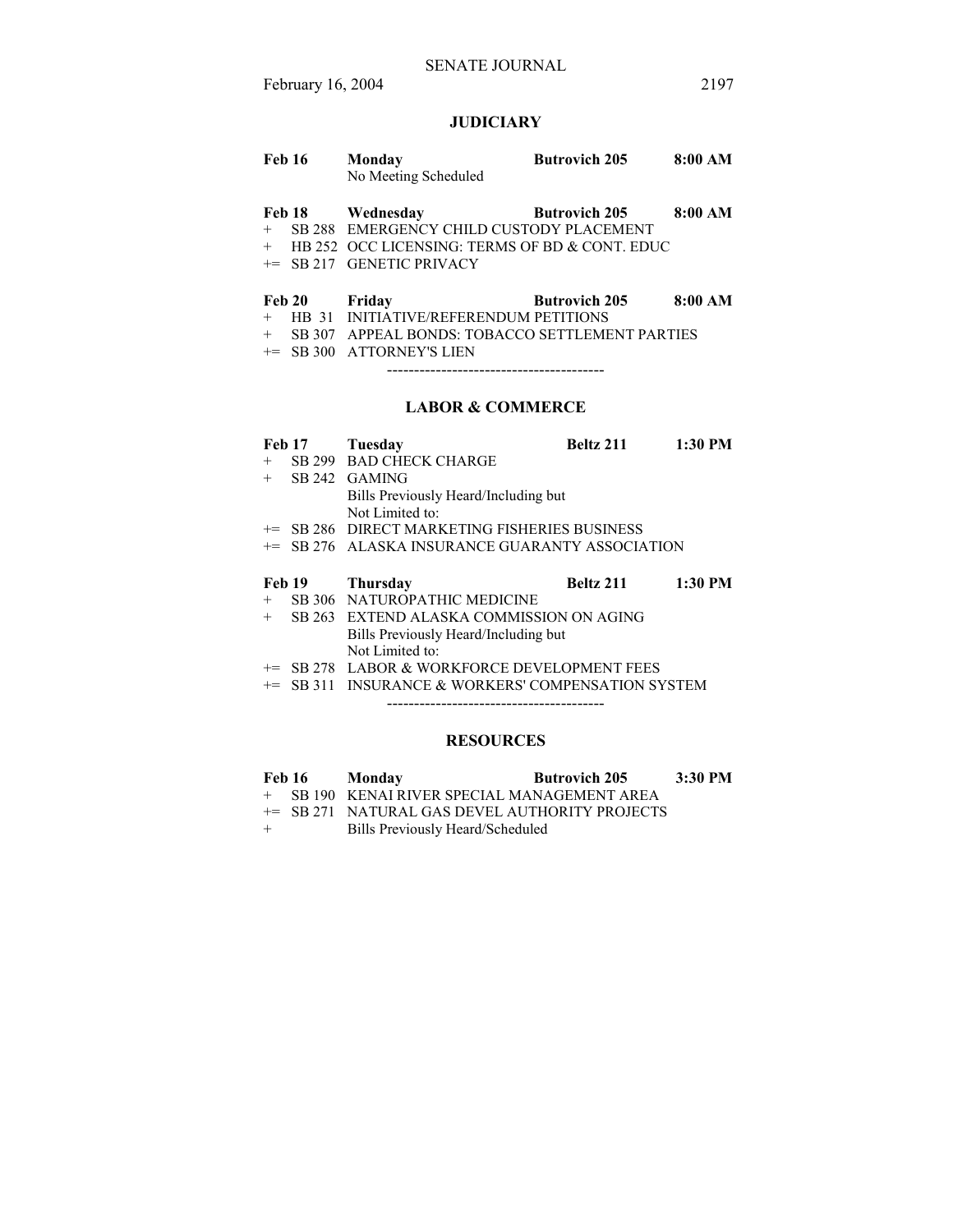# **RESOURCES (continued)**

|               |                      | Feb 18 Wednesday                                   | Butrovich 205 3:30 PM        |         |  |
|---------------|----------------------|----------------------------------------------------|------------------------------|---------|--|
| $+$           |                      | SB 305 ASSERTING STATE TITLE TO SUBMERGED LAND     |                              |         |  |
|               |                      | + SB 295 EXTEND NAVIGABLE WATERS COMMISSION        |                              |         |  |
|               |                      | + SJR 27 SUBMERGED LAND TITLE DISPUTES             |                              |         |  |
| $+$           |                      | Donlin Creek Project Update                        |                              |         |  |
| $+$           |                      | Bills Previously Heard/Scheduled                   |                              |         |  |
|               |                      |                                                    | Butrovich 205 3:30 PM        |         |  |
|               |                      | Feb 20 Friday                                      |                              |         |  |
| $+$           |                      | SJR 26 SALMON ENHANCEMENT IN WILDERNESS AREAS      |                              |         |  |
|               |                      | + SB 303 BIG GAME GUIDE BOARD & SERVICES           |                              |         |  |
| $^{+}$        |                      | Bills Previously Heard/Scheduled                   |                              |         |  |
| <b>Feb 23</b> |                      | Monday                                             | <b>Butrovich 205</b> 3:30 PM |         |  |
|               |                      | + SB 312 CONVENTIONAL & NONCONVENTIONAL GAS LEASES |                              |         |  |
| $+$           |                      | Bills Previously Heard/Scheduled                   |                              |         |  |
| <b>Feb 25</b> |                      | Wednesday                                          | <b>Butrovich 205</b>         | 3:30 PM |  |
| $+$           |                      | <b>Overview Presentation:</b>                      |                              |         |  |
|               |                      | MidAmerican Energy Holding Co                      |                              |         |  |
|               |                      |                                                    |                              |         |  |
| <b>Feb 27</b> |                      | Friday                                             | <b>Butrovich 205</b>         | 3:30 PM |  |
| $+$           |                      | Bills Previously Heard/Scheduled                   |                              |         |  |
|               |                      |                                                    |                              |         |  |
|               |                      |                                                    |                              |         |  |
|               | <b>STATE AFFAIRS</b> |                                                    |                              |         |  |

| <b>Feb 17</b> | Tuesday                                          | Beltz 211 | 3:30 PM |
|---------------|--------------------------------------------------|-----------|---------|
|               | HB 304 JACK COGHILL BRIDGE TO THE INTERIOR       |           |         |
| $+$           | SB 284 PF DIVIDEND APPLICATION RECORDS PRIVATE   |           |         |
|               | Bills Previously Heard/Scheduled                 |           |         |
|               |                                                  |           |         |
|               |                                                  |           |         |
| Feb 19        | Thursday                                         | Beltz 211 | 3:30 PM |
|               | SB 296 PAPER TRAIL FOR ELECTRONIC VOTING MACHINE |           |         |
| $^{+}$        | SB 302 OATHS; NOTARIES PUBLIC; STATE SEAL        |           |         |
|               | Bills Previously Heard/Scheduled                 |           |         |

# **TRANSPORTATION**

| <b>Feb 17</b> | Tuesday | <b>Butrovich 205</b>                       | $1:30$ PM |
|---------------|---------|--------------------------------------------|-----------|
|               |         | SB 260 METROPOLITAN PLANNING ORGANIZATIONS |           |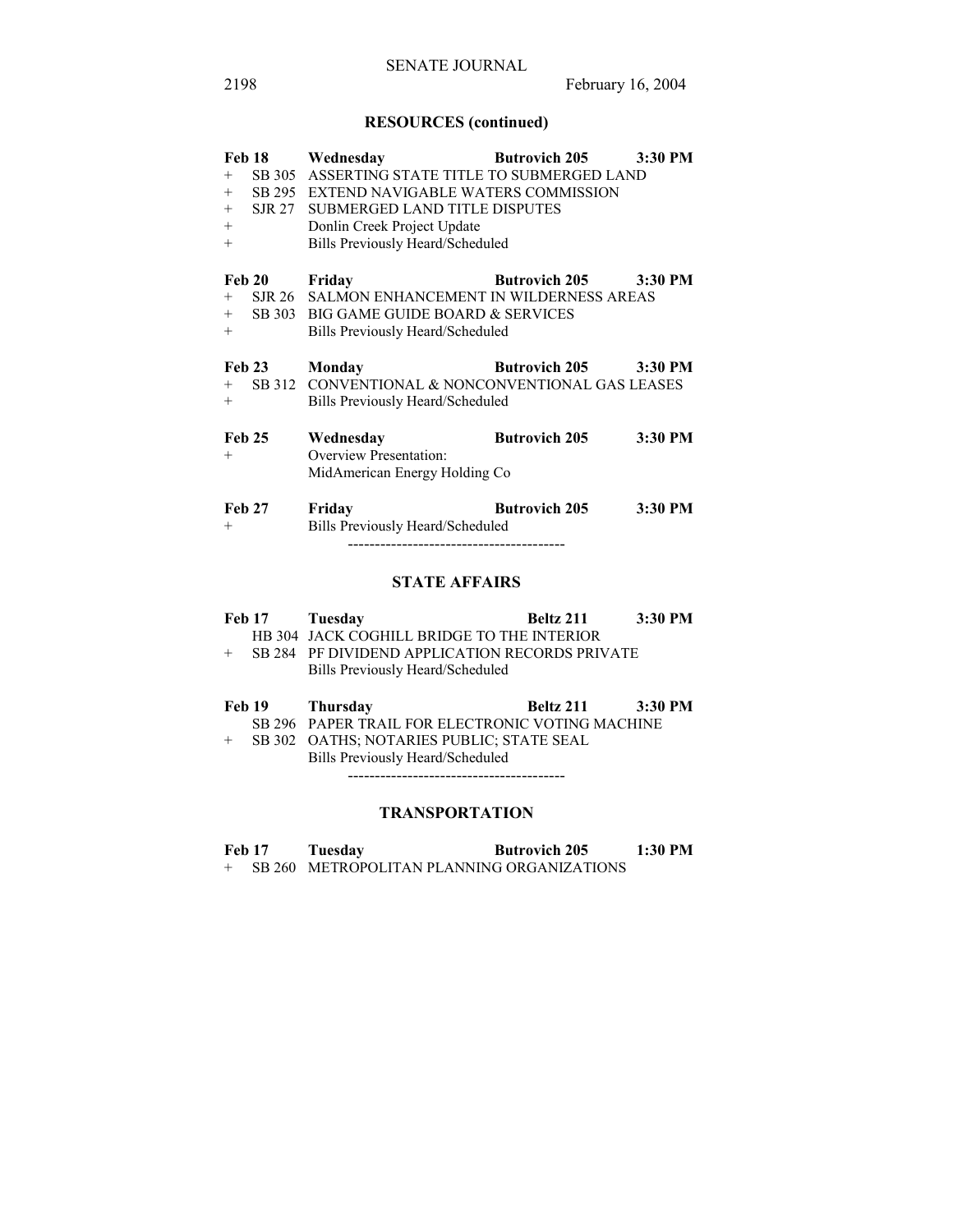# **TRANSPORTATION (continued)**

| Feb 19        | <b>Thursday</b><br><b>Yukon Delegation</b>                                                          | <b>Butrovich 205</b>    | 1:30 PM |
|---------------|-----------------------------------------------------------------------------------------------------|-------------------------|---------|
| <b>Feb 28</b> | Saturday<br>-- Time and Location Change --<br>Special Meeting: Overview of the Knik<br>Arm Crossing | <b>Anch Lio Conf Rm</b> | 9:30 AM |
|               | $9:30 - 11:30$ am                                                                                   |                         |         |

----------------------------------------

# **JOINT COMMITTEES**

### **ARMED SERVICES COMMITTEE**

| <b>Feb 25</b> | Wednesday                              | <b>Senate Finance 532</b> | 9:00 AM |
|---------------|----------------------------------------|---------------------------|---------|
|               | -- Time Change --                      |                           |         |
|               | Alaskan Command's Annual Address by    |                           |         |
|               | Lt. General Carrol H. "Howie" Chandler |                           |         |
|               | <b>Testimony by Invitation Only</b>    |                           |         |
|               |                                        |                           |         |

## **LEGISLATIVE BUDGET & AUDIT**

| <b>Feb 19</b> | Thursdav                            | <b>House Finance 519</b> | $12:00 \text{ PM}$ |
|---------------|-------------------------------------|--------------------------|--------------------|
|               | Audits and Other Committee Business |                          |                    |
|               |                                     |                          |                    |

# **OTHER MEETINGS**

### **CHILDREN'S CAUCUS**

| <b>Feb 17</b> | Tuesdav                                  | <b>Butrovich 205</b> | 12:00 PM |
|---------------|------------------------------------------|----------------------|----------|
|               | Let's Talk Healthy Relationships Program |                      |          |
| <b>Feb 25</b> | Wednesday                                | <b>Butrovich 205</b> | 12:00 PM |
|               | Bring Alaska's Children Home From        |                      |          |
|               | Out Of State Treatment                   |                      |          |

----------------------------------------